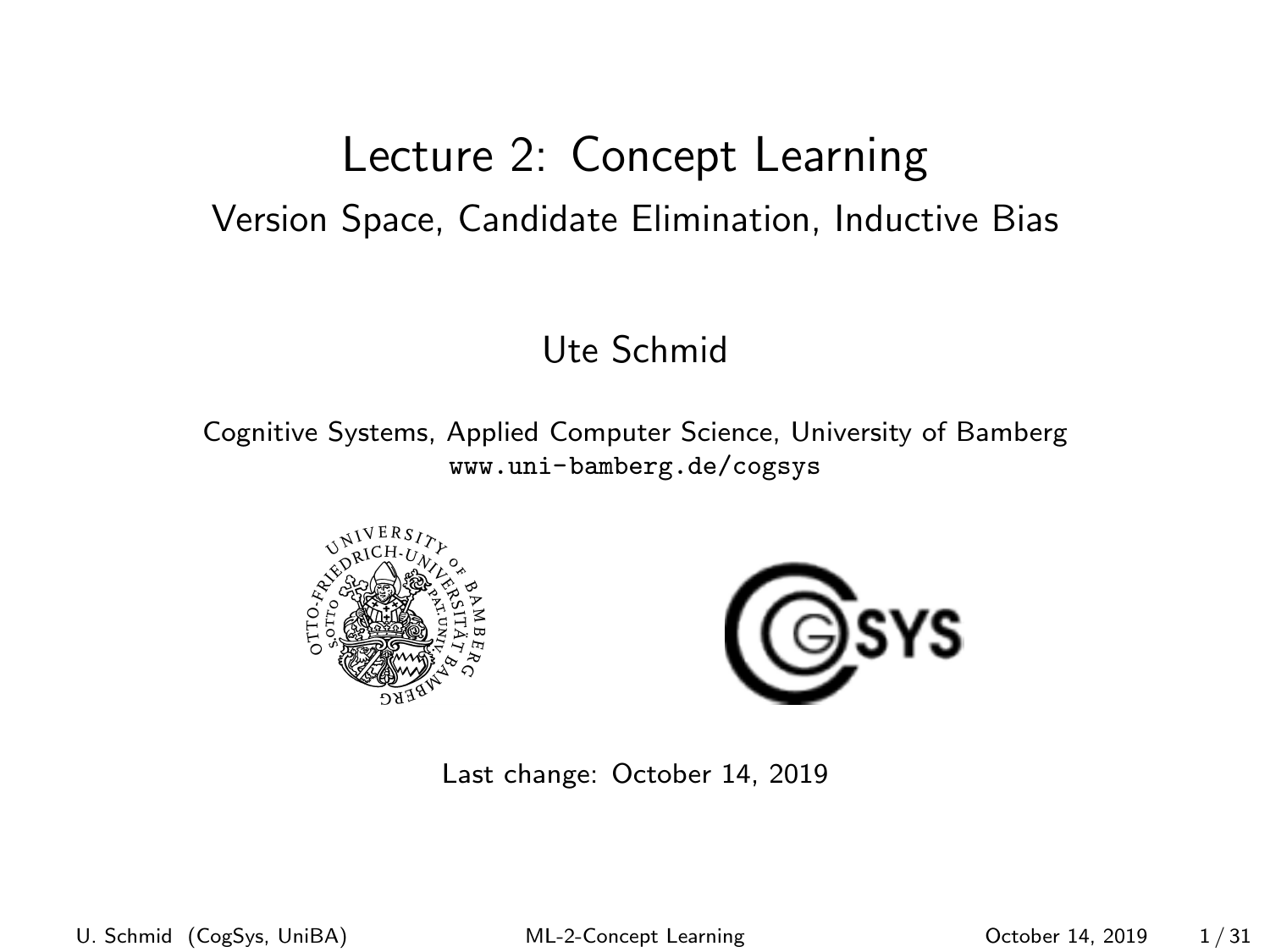### Outline

- Definition of concept learning
- FIND-S
- Version Spaces
- Candidate Elimination
- Inductive Bias
- Summary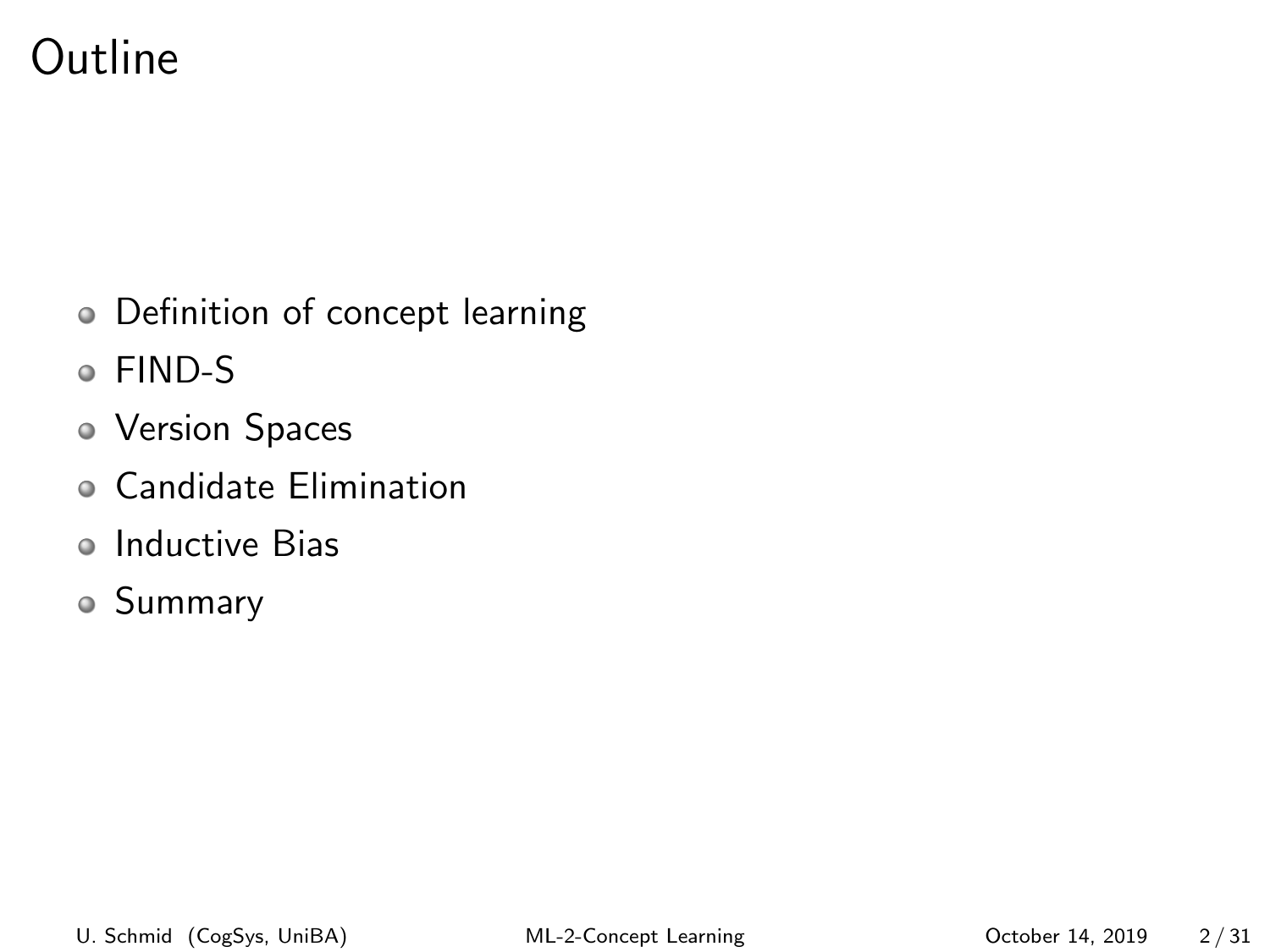# Definition of Concept Learning

- **Learning** involves acquiring general concepts from a specific set of training examples D
- $\bullet$  Each concept c can be thought of as a boolean-valued function defined over a larger set (i.e. a function defined over all animals, whose value is true for birds and false for other animals)
- $\Rightarrow$  Concept learning: Inferring a boolean-valued function from training examples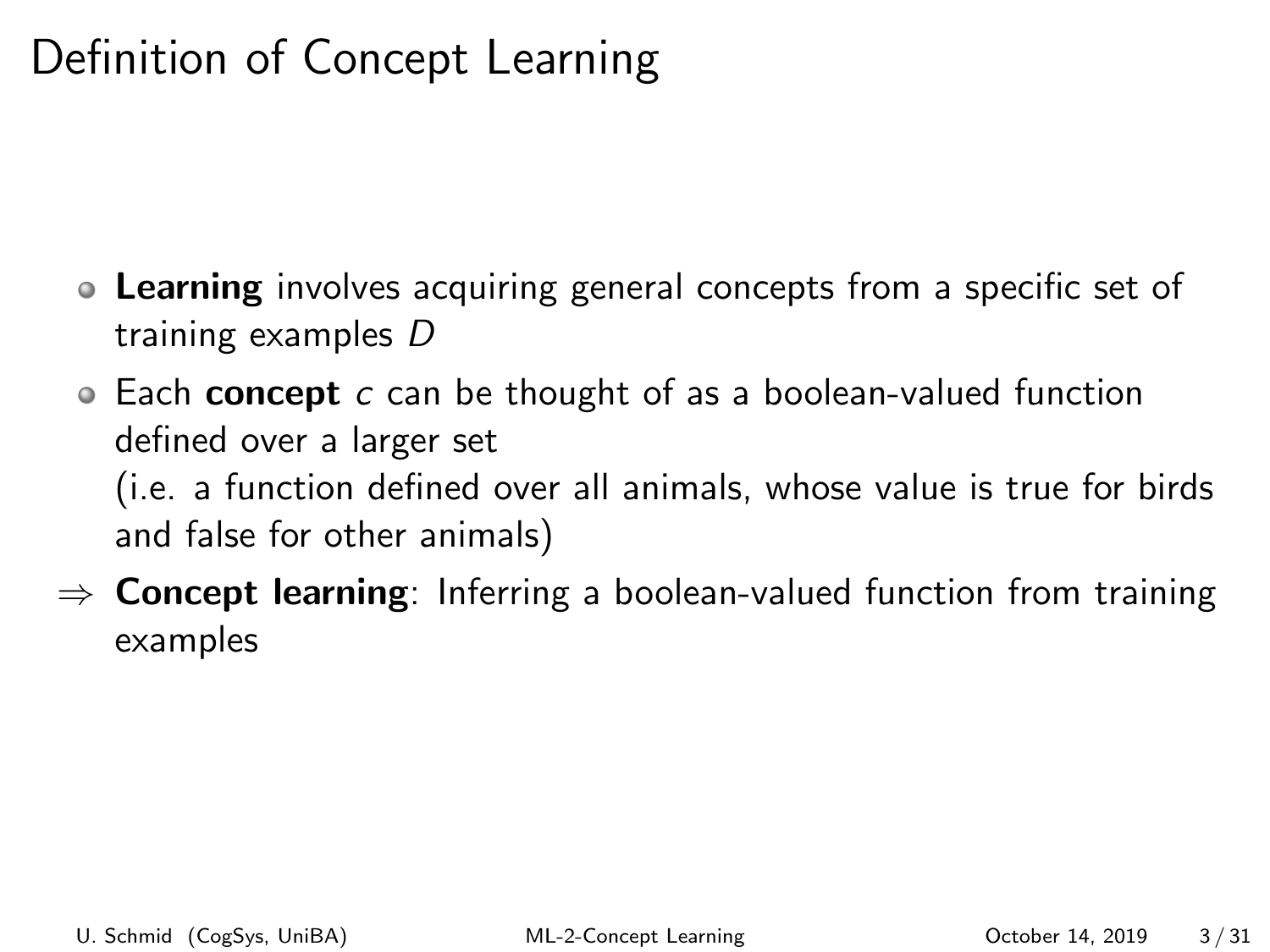## A Concept Learning Task - Informal

### example target concept Enjoy: "days on which Aldo enjoys his favorite sport"

 $\bullet$  set of example days D, each represented by a set of attributes

| Example | Skv   | AirTemp | Humidity | Wind   | Water | Forecast | Enjoy |
|---------|-------|---------|----------|--------|-------|----------|-------|
|         | Sunny | Warm    | Normal   | Strong | Warm  | Same     | Yes   |
| 2       | Sunny | Warm    | High     | Strong | Warm  | Same     | Yes   |
| 3       | Rainy | Cold    | High     | Strong | Warm  | Change   | No    |
| 4       | Sunny | Warm    | High     | Strong | Cool  | Change   | Yes   |

 $\bullet$  the task is to learn to predict the value of  $Enjoy$  for an arbitrary day, based on the values of its other attributes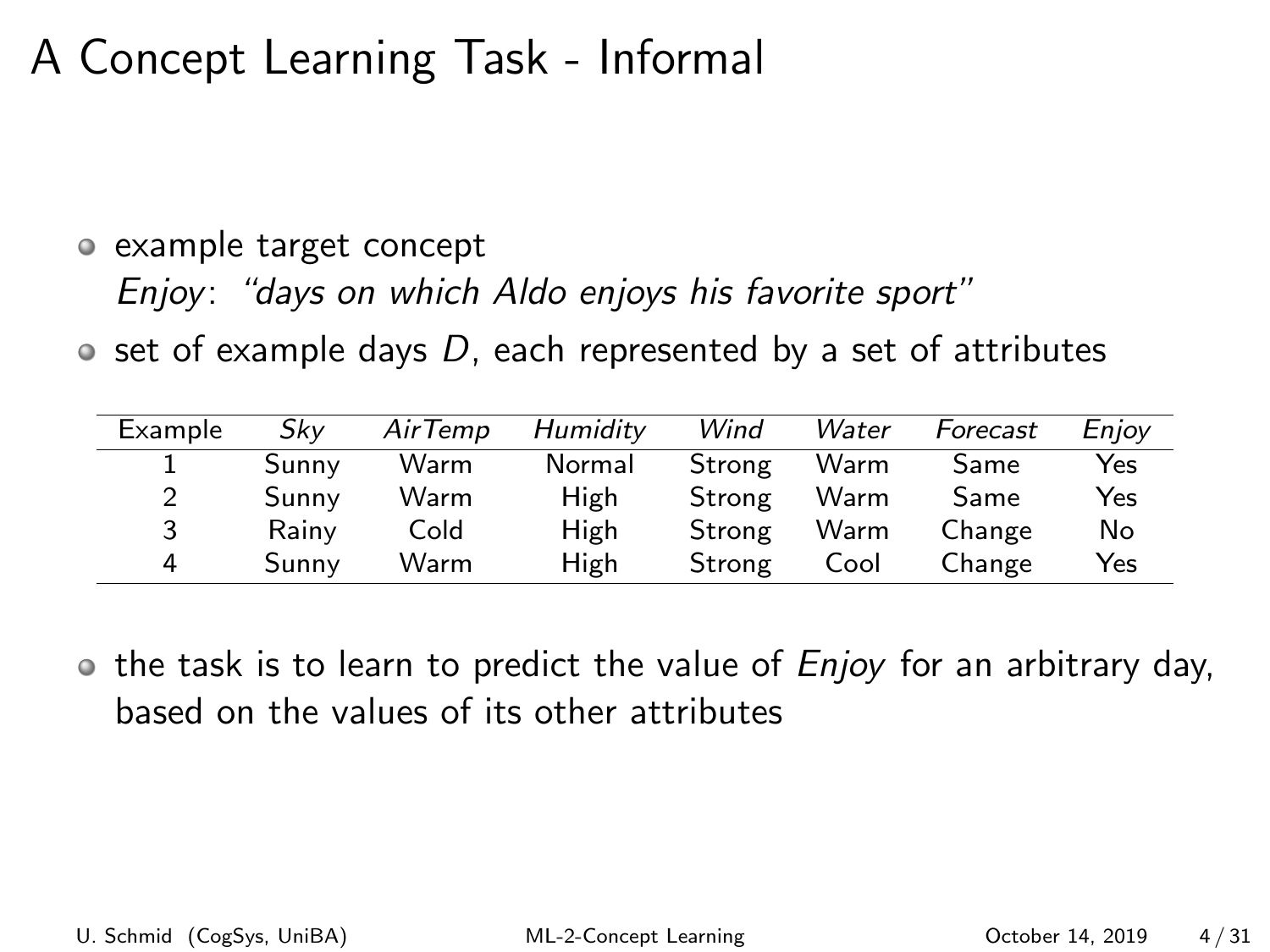# A Concept Learning Task - Informal

- Hypothesis representation
	- Each hypothesis h consists of a **conjunction of constraints on the** instance attributes, that is, in this case a vector of six attributes
	- $\triangleright$  Possible constraints:
		- $\Rightarrow$  ?: any value is acceptable
		- $\Rightarrow$  single required value for the attribute
		- $\Rightarrow$   $\emptyset$ : no value is acceptable
	- if some instance x satisfies all the constraints of hypothesis h, then h classifies x as a positive example  $(h(x) = 1)$
	- $\Rightarrow$  most general hypothesis:  $\langle ? , ? , ? , ? , ? \rangle$
	- $\Rightarrow$  most specific hypothesis:  $\lt \emptyset$ ,  $\emptyset$ ,  $\emptyset$ ,  $\emptyset$ ,  $\emptyset$ ,  $\emptyset$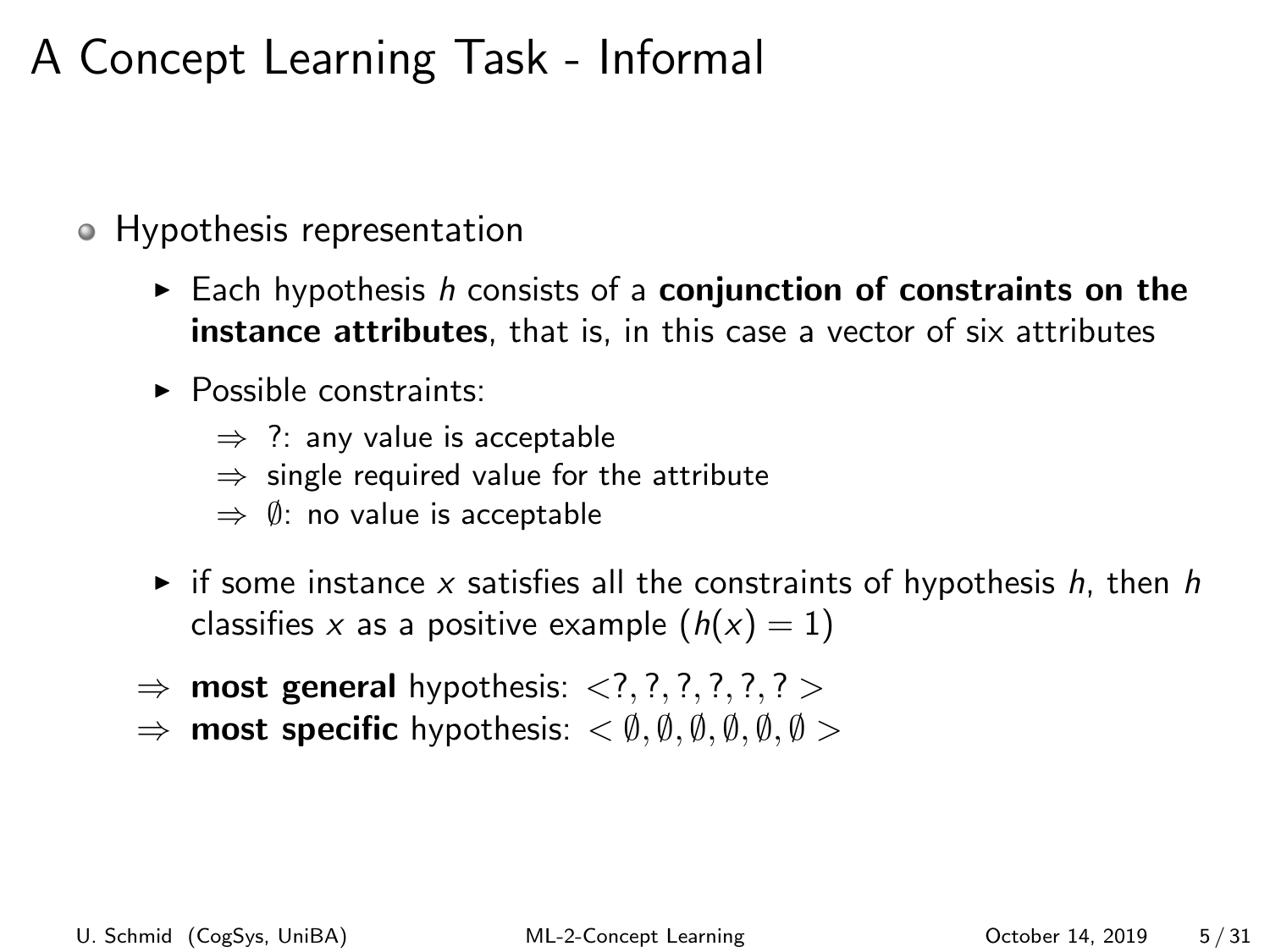# A Concept Learning Task - Formal Given:

 $\circ$  Instances X: Possible days, each described by the attributes

- $\triangleright$  Sky (with values Sunny, Cloudy and Rainy)
- $\triangleright$  AirTemp (with values Warm and Cold)
- $\blacktriangleright$  Humidity (with values Normal and High)
- $\triangleright$  Wind (with values Strong and Weak)
- $\triangleright$  *Water* (with values *Warm* and *Cool*)
- $\triangleright$  Forecast (with values Same and Change)
- $\bullet$  Hypotheses H where each  $h \in H$  is described as a conjunction of constraints on the above attributes
- **Target Concept c : Enjoy :**  $X \Rightarrow \{0, 1\}$
- $\bullet$  Training examples D: positive and negative examples of the table above

#### Determine:

A hypothesis  $h \in H$  such that  $(\forall x \in X)[h(x) = c(x)]$ 

U. Schmid (CogSys, UniBA) [ML-2-Concept Learning](#page-0-0) October 14, 2019 6 / 31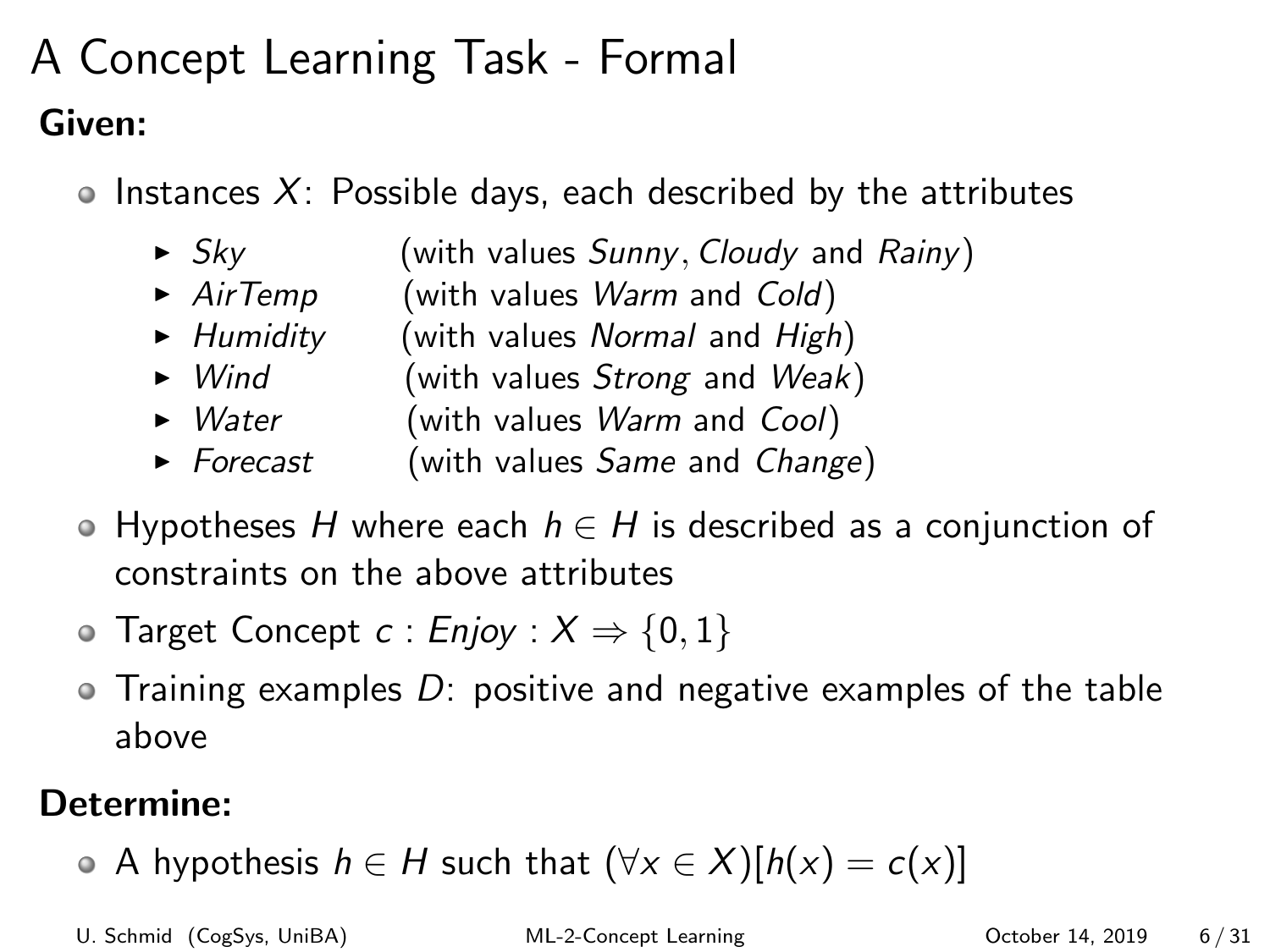### A Concept Learning Task - Example

**example hypothesis**  $h_e = \langle$  Sunny, ?, ?, ?, Warm, ? >

 $\Rightarrow$  According to  $h_e$  Aldo enjoys his favorite sport whenever the sky is sunny and the water is warm (independent of the other weather conditions!)

example 1:  $<$  Sunny, *Warm, Normal, Strong, Warm, Same*  $>$ 

This example satisfies  $h_{e}$ , because the sky is sunny and the water is warm. Hence, Aldo would enjoy his favorite sport on this day.

example 4:  $<$  Sunny, *Warm, High, Normal*, **Cool**, *Change*  $>$ 

This example does **not** satisfy  $h_{e}$ , because the *water* is cool. Hence, Aldo would not enjoy his favorite sport on this day.

 $\Rightarrow h_e$  is **not** consistent with the training examples D

U. Schmid (CogSys, UniBA) [ML-2-Concept Learning](#page-0-0) October 14, 2019 7 / 31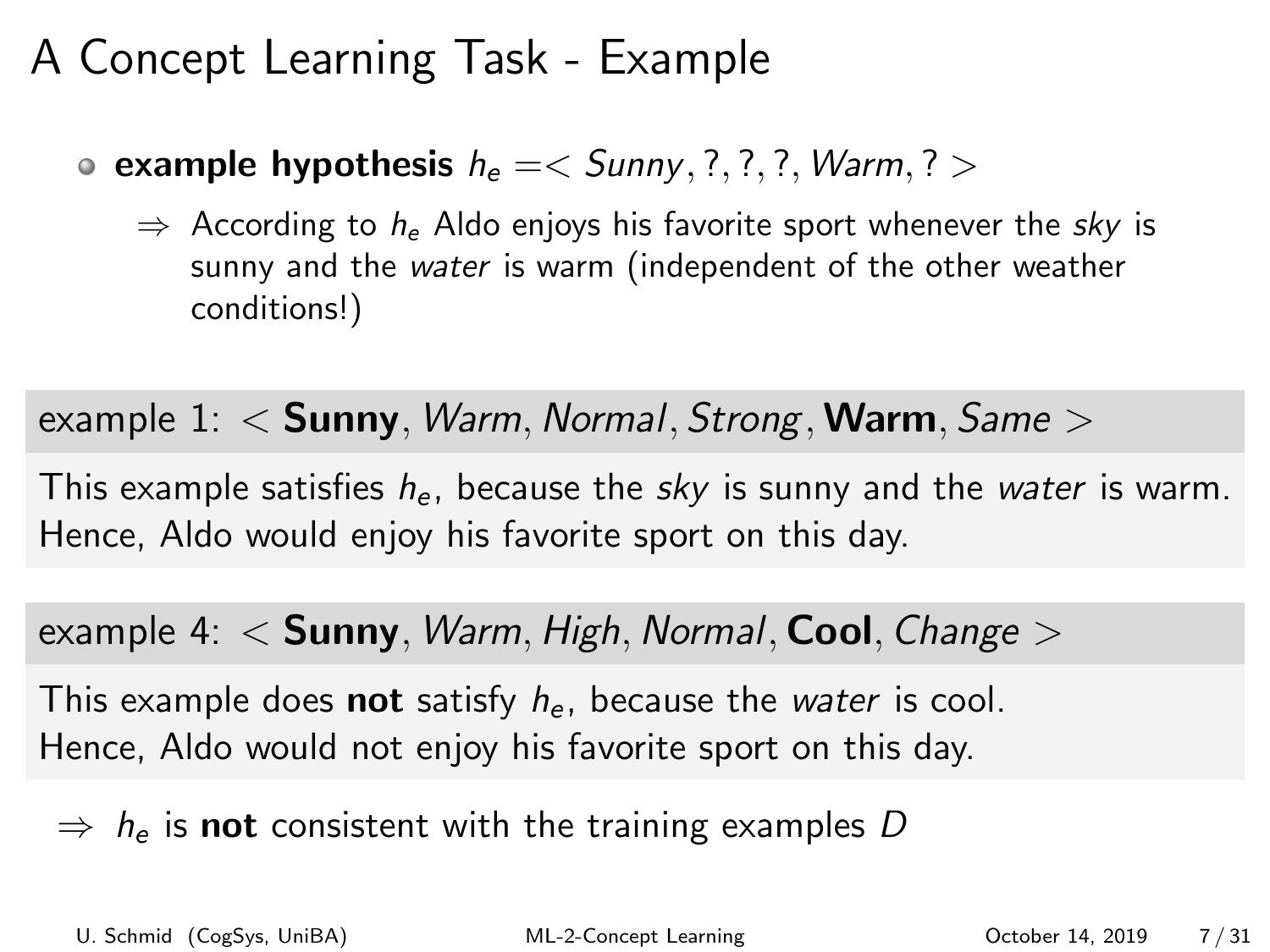## Concept Learning as Search

- $\bullet$  concept learning as search through the space of hypotheses H (implicitly defined by the hypothesis representation) with the goal of finding the hypothesis that best fits the training examples
- most practical learning tasks involve very large, even infinite hypothesis spaces
- many concept learning algorithms organize the search through the  $\bullet$ hypothesis space by relying on the **general-to-specific ordering**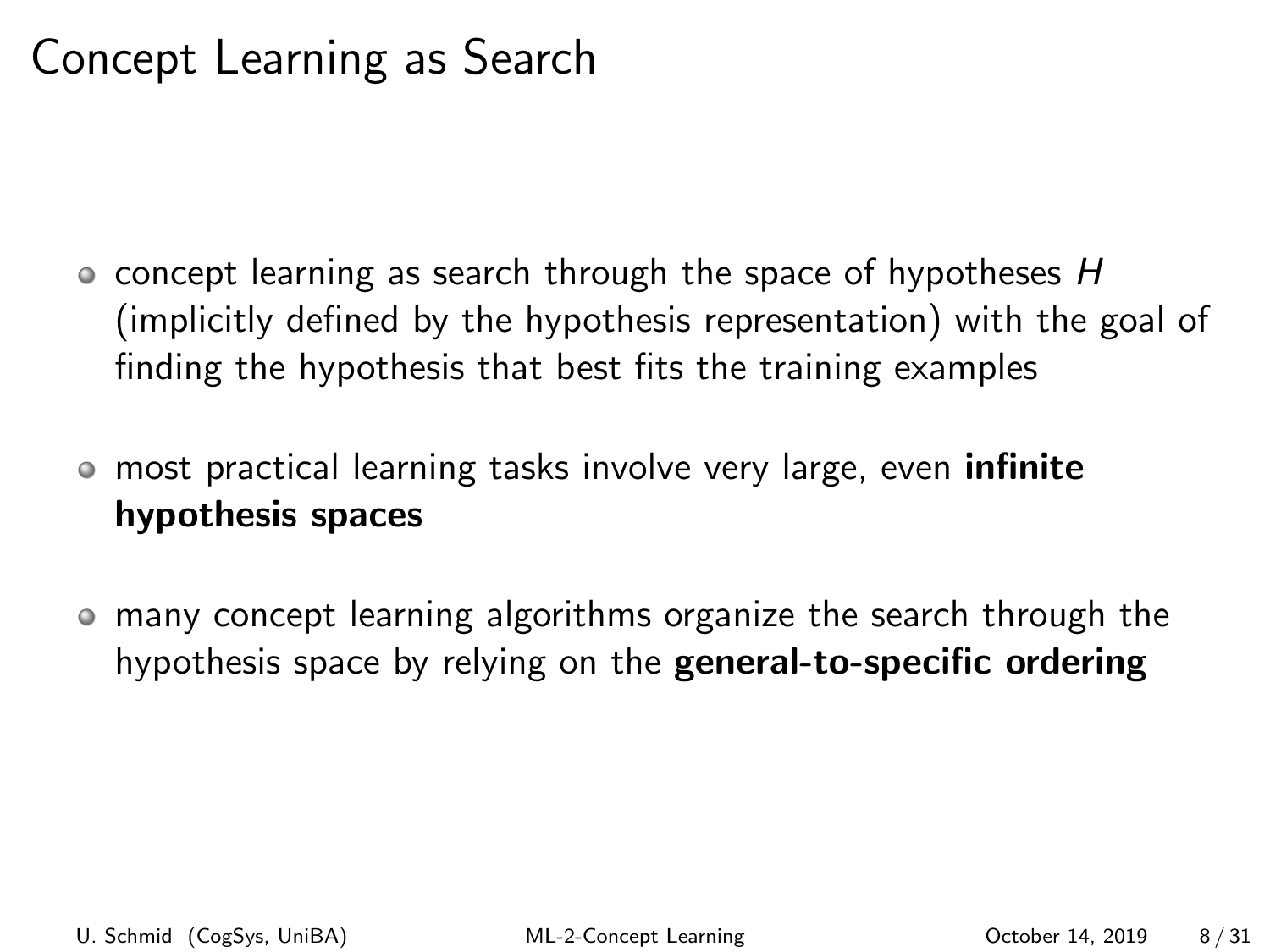# FIND-S

- exploits general-to-specific ordering
- $\circ$  finds a maximally specific hypothesis h consistent with the observed training examples D

FIND-S Algorithm

- $\Phi$  Initialize h to the most specific hypothesis in H
- $\bullet$  For each positive training instance x
	- if the constraint  $a_i$  is satisfied by  $x$ then do nothing else replace  $a_i$  with the next more general constraint satisfied by  $x$
- <sup>3</sup> Output hypothesis h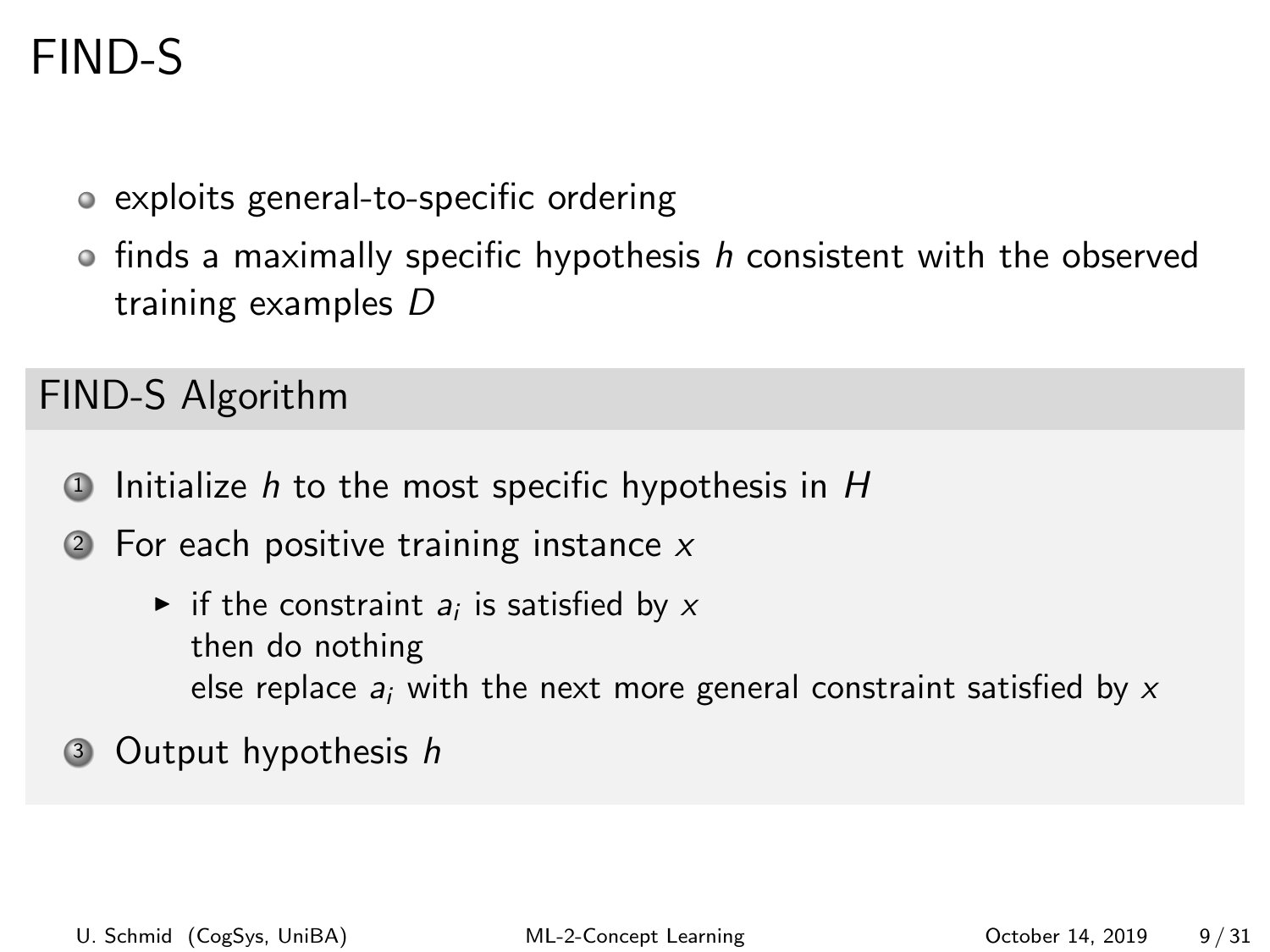# FIND-S – Example

- $\circ$  Initialize  $h \leftarrow \langle \emptyset, \emptyset, \emptyset, \emptyset, \emptyset, \emptyset \rangle$
- $\bullet$  example 1:  $\lt$  Sunny, Warm, Normal, Strong, Warm, Same  $>$

 $\Rightarrow$  h  $\leftarrow$  < Sunny, Warm, Normal, Strong, Warm, Same >

**e** example 2:  $\lt$  Sunny, Warm, High, Strong, Warm, Same  $\gt$ 

 $\Rightarrow$  h  $\leftarrow$  < Sunny, Warm, ?, Strong, Warm, Same >

**e** example 3:  $\lt$  Rainy, Cold, High, Strong, Warm, Change  $\gt$ 

This example can be omitted because it is negative. Notice that the current hypothesis is already consistent with this example, because it correctly classifies it as negative!

**e** example 4:  $\lt$  Sunny, Warm, High, Strong, Cool, Change  $\gt$ 

 $\Rightarrow$  h  $\leftarrow$  < Sunny, Warm, ?, Strong, ?, ? >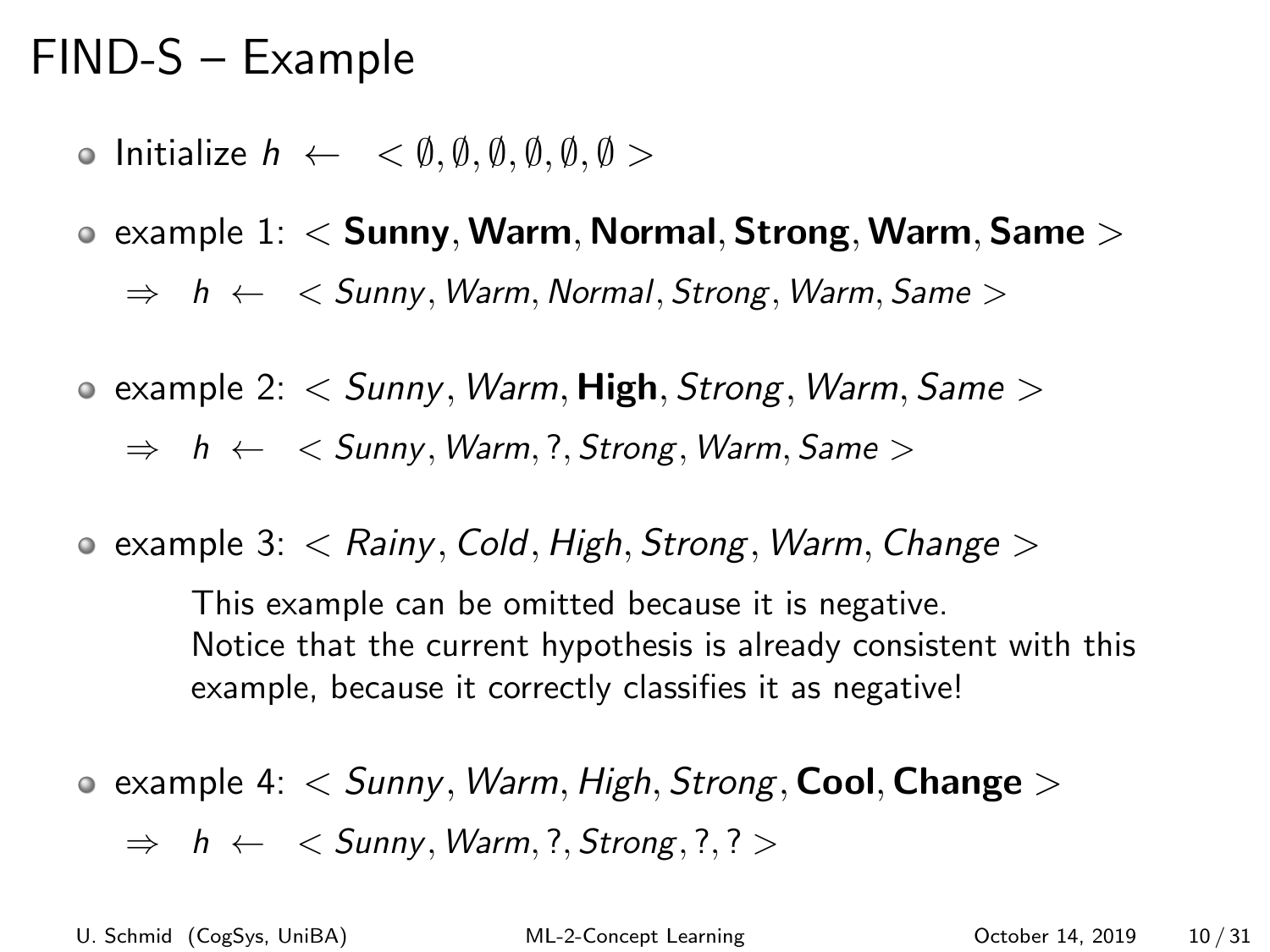# FIND-S – Example



- $x_1 = \langle$  Sunny, Warm, Normal, Strong, Warm, Same $\rangle$ , +
- $x_2 = \langle$  Sunny, Warm, High, Strong, Warm, Same $\rangle$ , +
- $x_3 = \langle$  Rainy, Cold, High, Strong, Warm, Change $\rangle$ , −
- $x_4 = \langle$  Sunny, Warm, High, Strong, Cool, Change $\rangle$ , +

 $h_0 = \langle \emptyset, \emptyset, \emptyset, \emptyset, \emptyset, \emptyset \rangle$  $h_1 = \langle$  Sunny, Warm, Normal, Strong, Warm, Same $\rangle$  $h_2 = \langle$  Sunny, Warm, ?, Strong, Warm, Same $\rangle$  $h_3 = \langle$  Sunny, Warm, ?, Strong, Warm, Same $\rangle$  $h_4 = \langle$  Sunny, Warm, ?, Strong, ?, ? $\rangle$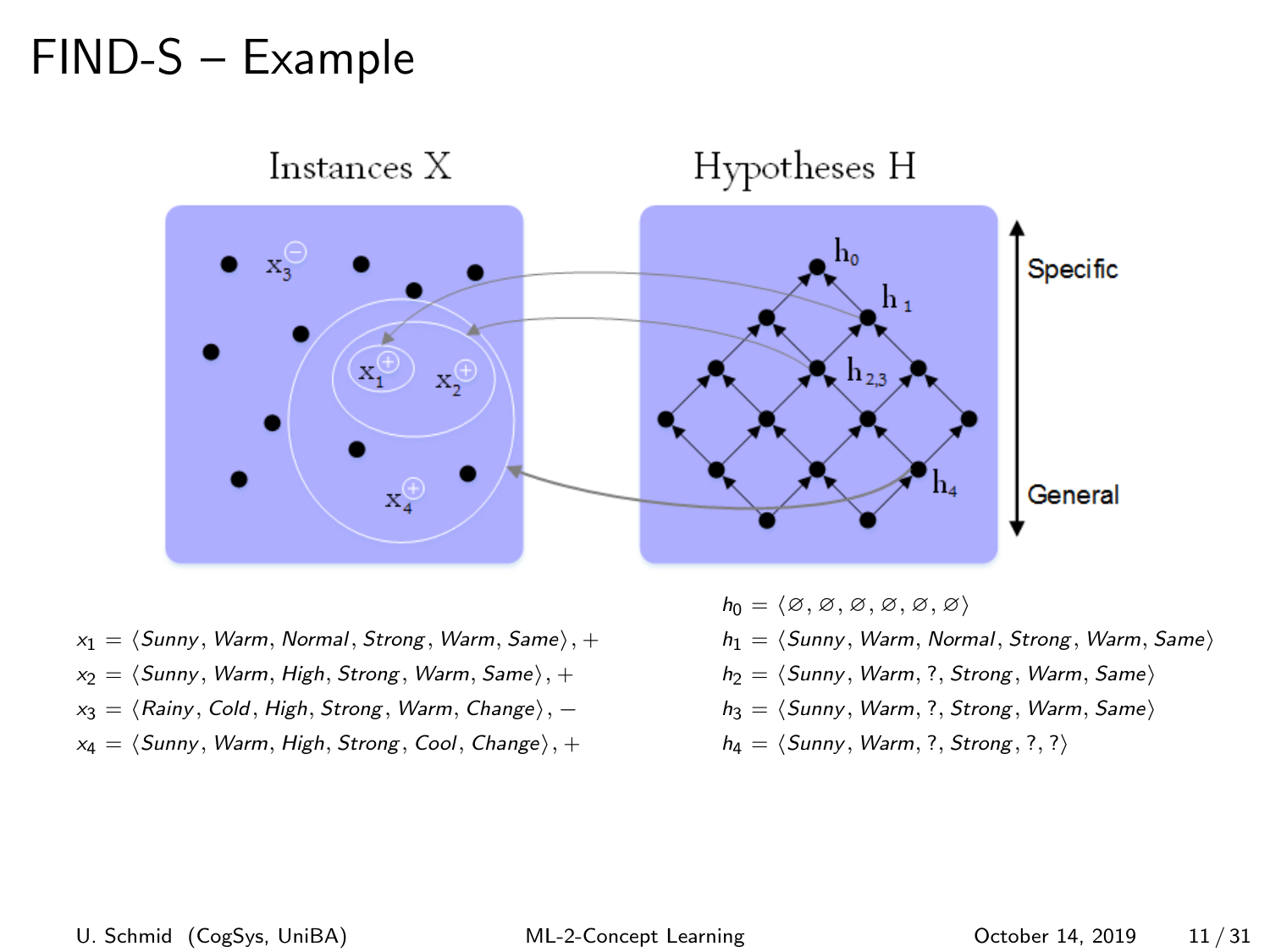# Remarks on FIND-S

- $\bullet$  in each step, h is consistent with the training examples observed up to this point
- unanswered questions:
	- $\blacktriangleright$  Has the learner converged to the correct target concept?

No way to determine whether FIND-S found the only consistent hypothesis h or whether there are many other consistent hypotheses as well

- $\triangleright$  Why prefer the most specific hypothesis?
- $\triangleright$  Are the training examples consistent?

FIND-S is only correct if D itself is consistent. That is, D has to be free of classification errors.

 $\triangleright$  What if there are several maximally specific consistent hypotheses?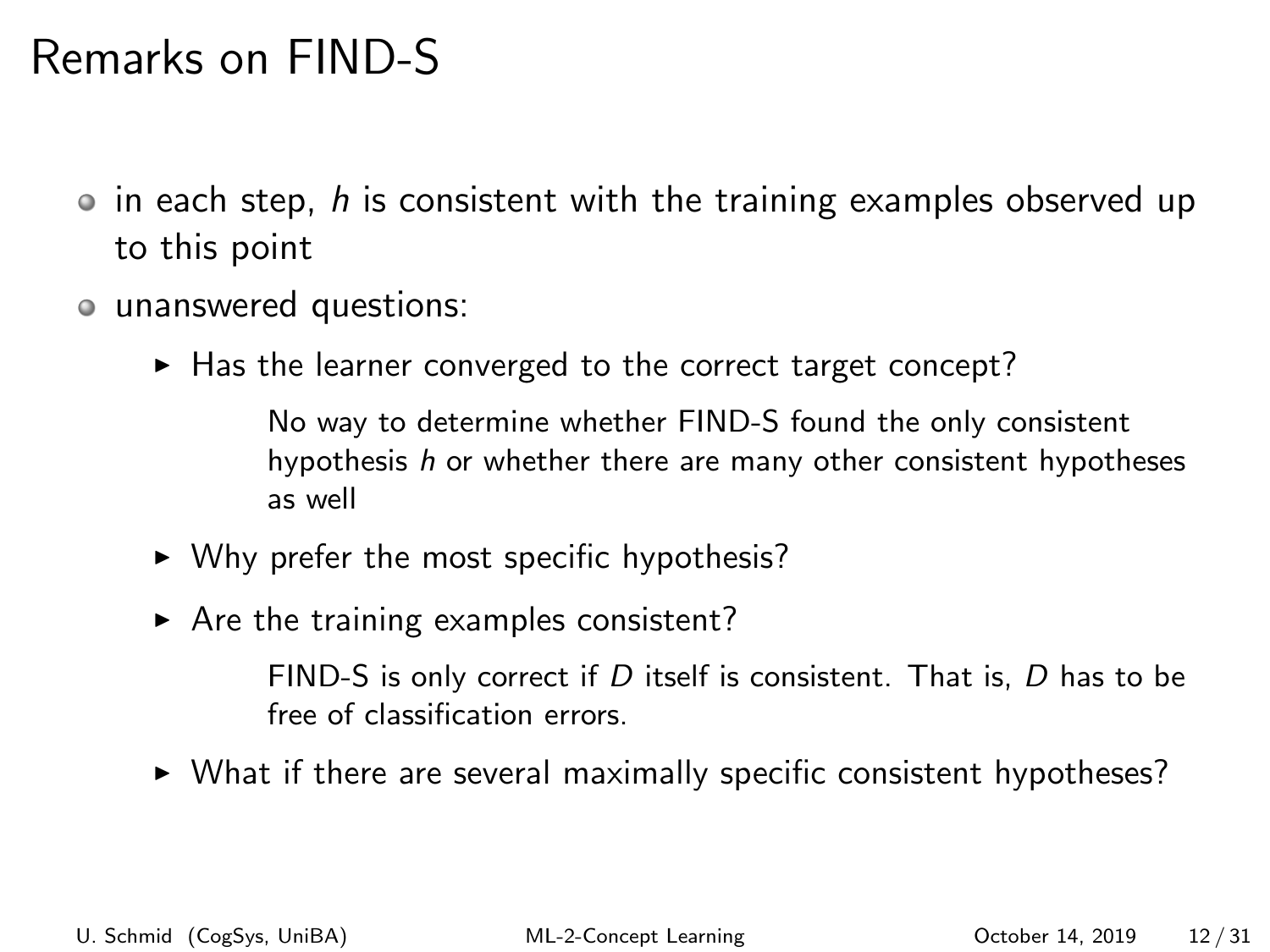# CANDIDATE-ELIMINATION

- CANDIDATE-ELIMINATION addresses several limitations of the FIND-S algorithm
- key idea: description of the set of all hypotheses consistent with  $D$ without explicitly enumerating them
- performs poorly with noisy data
- useful conceptual framework for introducing fundamental issues in machine learning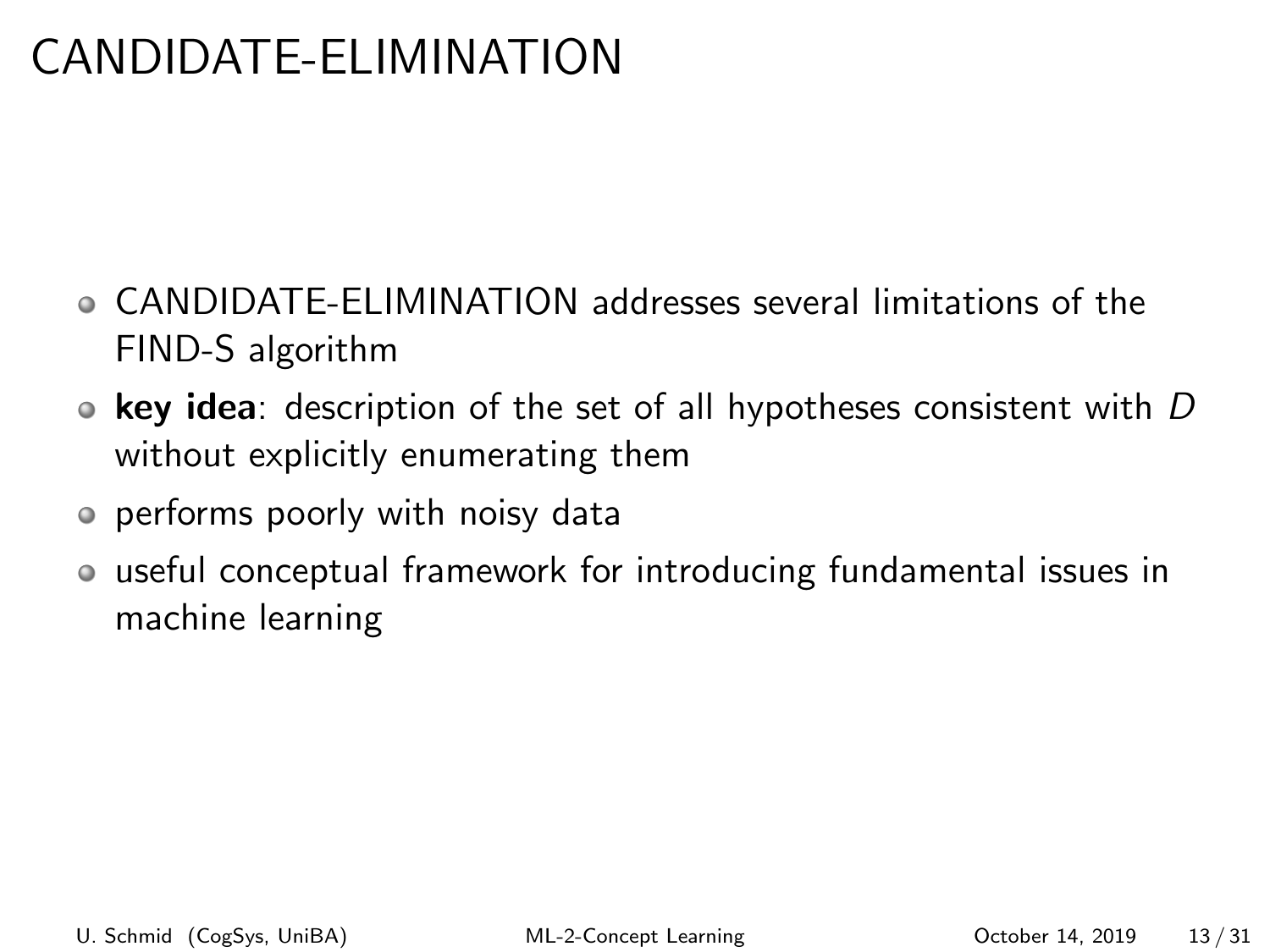# Version Spaces

- to incorporate the key idea mentioned above, a compact representation of all consistent hypotheses is necessary
- Version space  $VS_{H,D}$ , with respect to hypothesis space H and training data  $D$ , is the subset of hypotheses from  $H$  consistent with D.

$$
VS_{H,D} \equiv \{h \in H | \text{Consistent}(h,D)\}
$$

•  $VS_{H,D}$  can be represented by the **most general** and the **most** specific consistent hypotheses in form of **boundary sets** within the partial ordering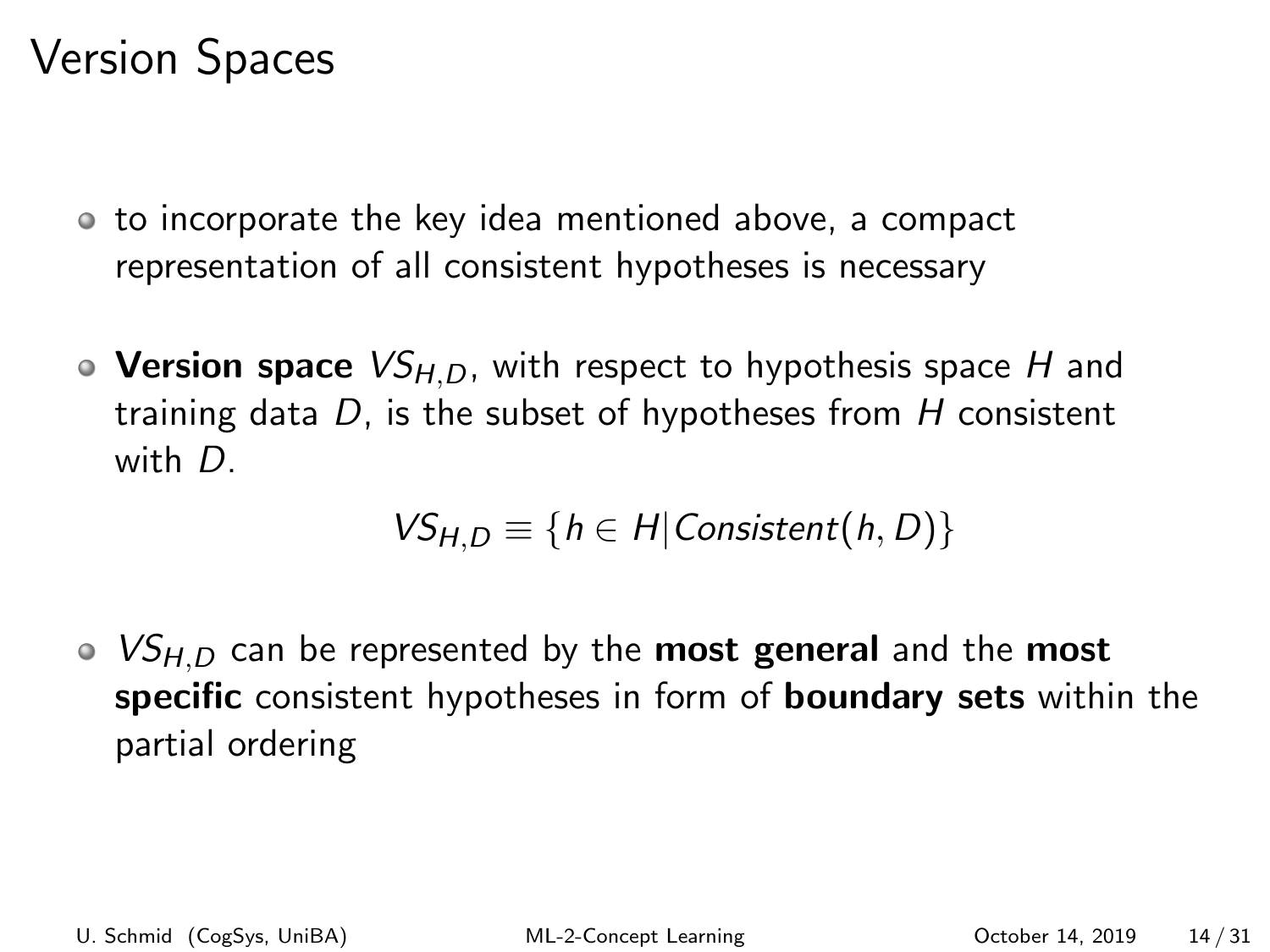### Version Spaces

 $\bullet$  The general boundary set G, with respect to hypothesis space H and training data  $D$ , is the set of maximally general members of  $H$ consistent with D.

 $G \equiv \{g \in H | \text{Consistent}(g,D) \land (\neg \exists g' \in H)[(g' >_{g} g) \land \text{Consistent}(g',D)]\}$ 

 $\bullet$  The specific boundary set S, with respect to hypothesis space H and training data  $D$ , is the set of minimally general (i.e., maximally specific) members of H consistent with D.

 $S \equiv \{s \in H | \textit{Consistent}(s, D) \land (\neg \exists s' \in H)[(s >_{g} s') \land \textit{Consistent}(s', D)]\}$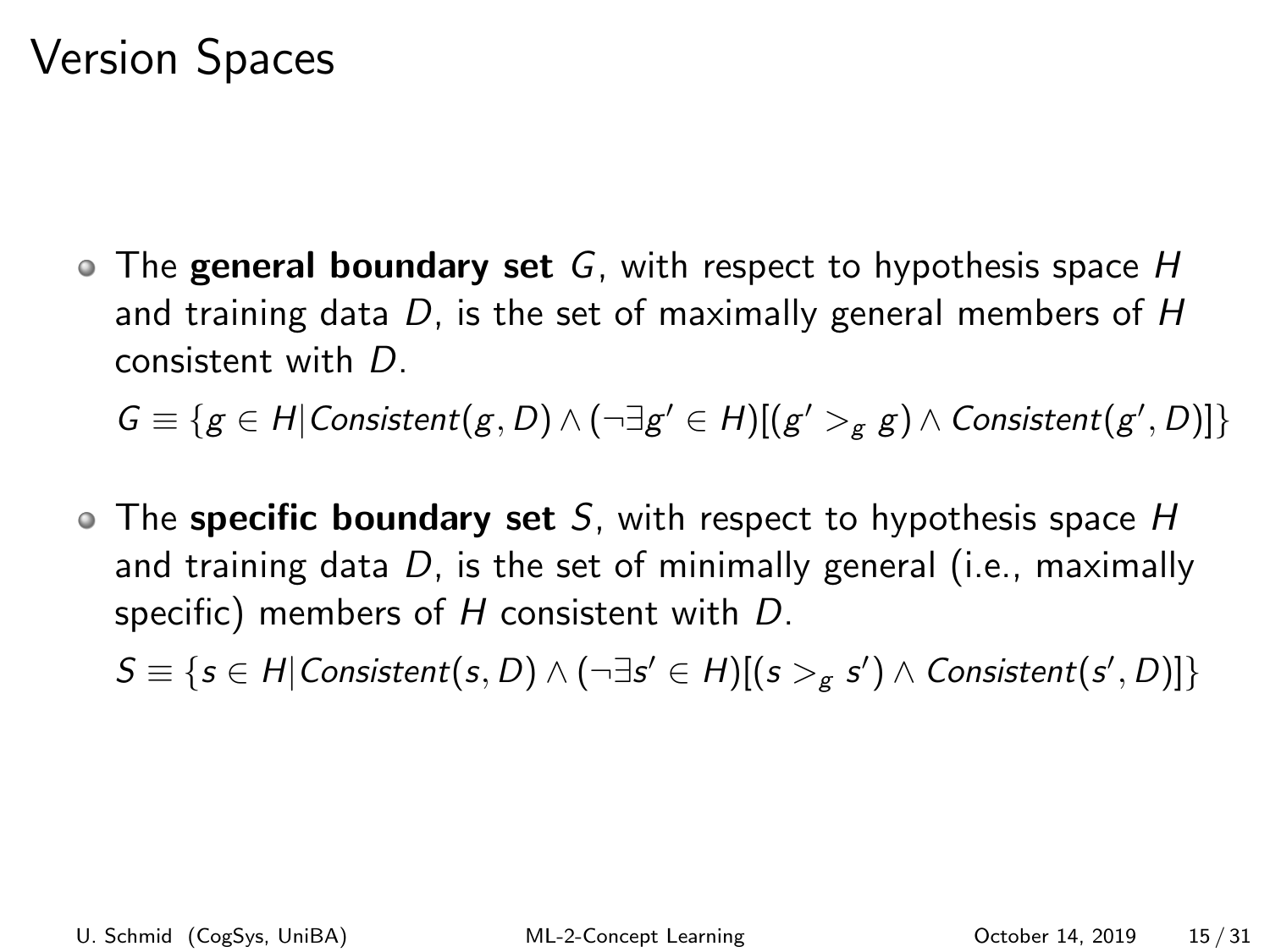# Version Spaces

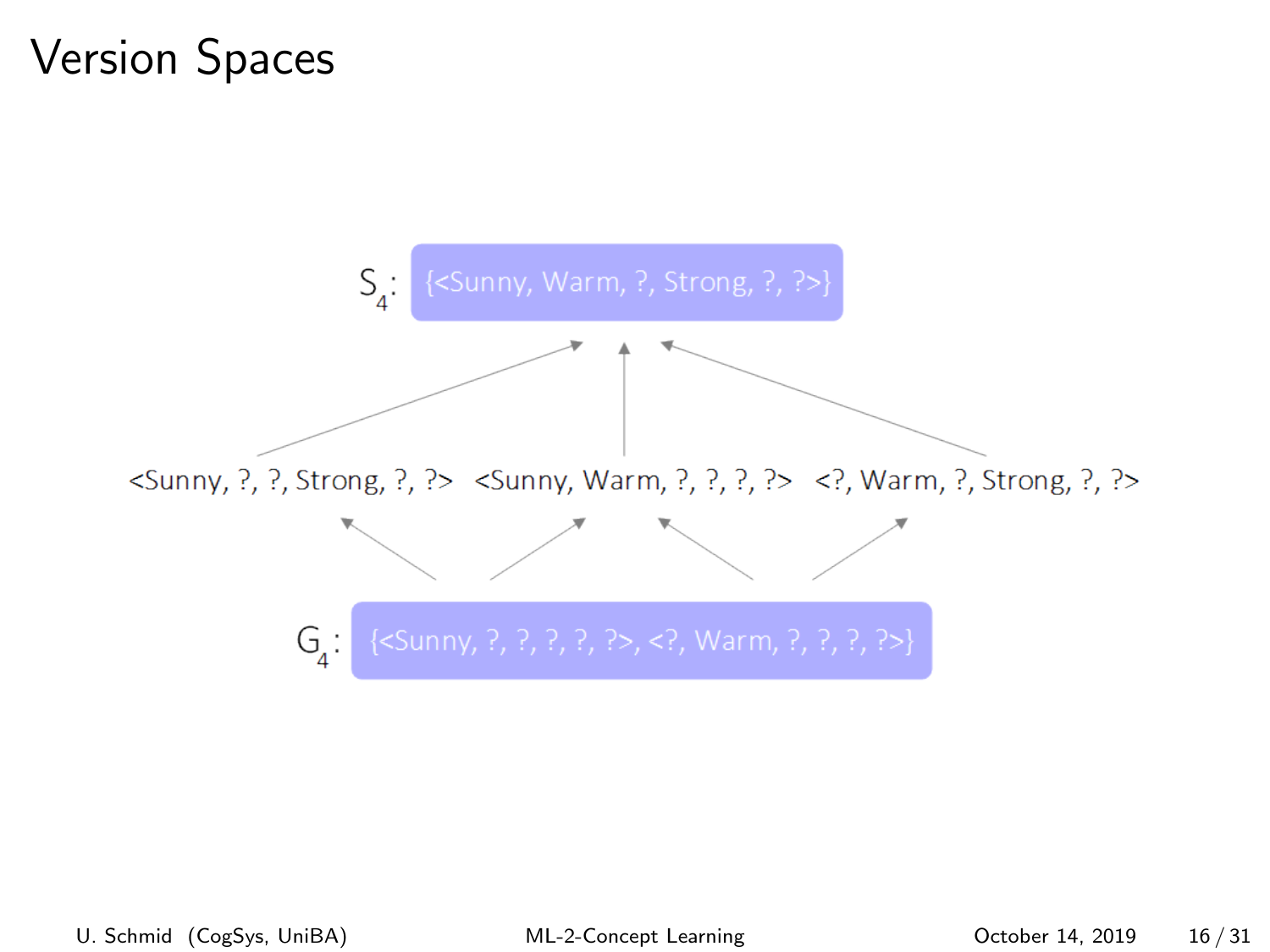### Candidate Elimination Algorithm

Initialize G to the set of maximally general hypotheses in H Initialize S to the set of maximally specific hypotheses in  $H$ For each training example  $d \in D$ , do

### If d is a positive example

- Remove from G any hypothesis inconsistent with  $d$
- $\triangleright$  For each hypothesis s in S that is inconsistent with d
	- Remove s from S
	- Add to S all minimal generalizations  $h$  of s such that  $h$  is consistent with  $d$  and some member of  $G$  is more general than  $h$
	- Remove from S any hypothesis that is more general than another hypothesis in S

#### If d is a negative example

- Remove from S any hypothesis inconsistent with  $d$
- For each hypothesis  $g$  in G that is inconsistent with d
	- Remove g from G
	- Add to G all minimal specializations  $h$  of  $g$  such that  $h$  is consistent with  $d$  and some member of  $S$  is more specific than  $h$
	- Remove from G any hypothesis that is less general than another hypothesis in G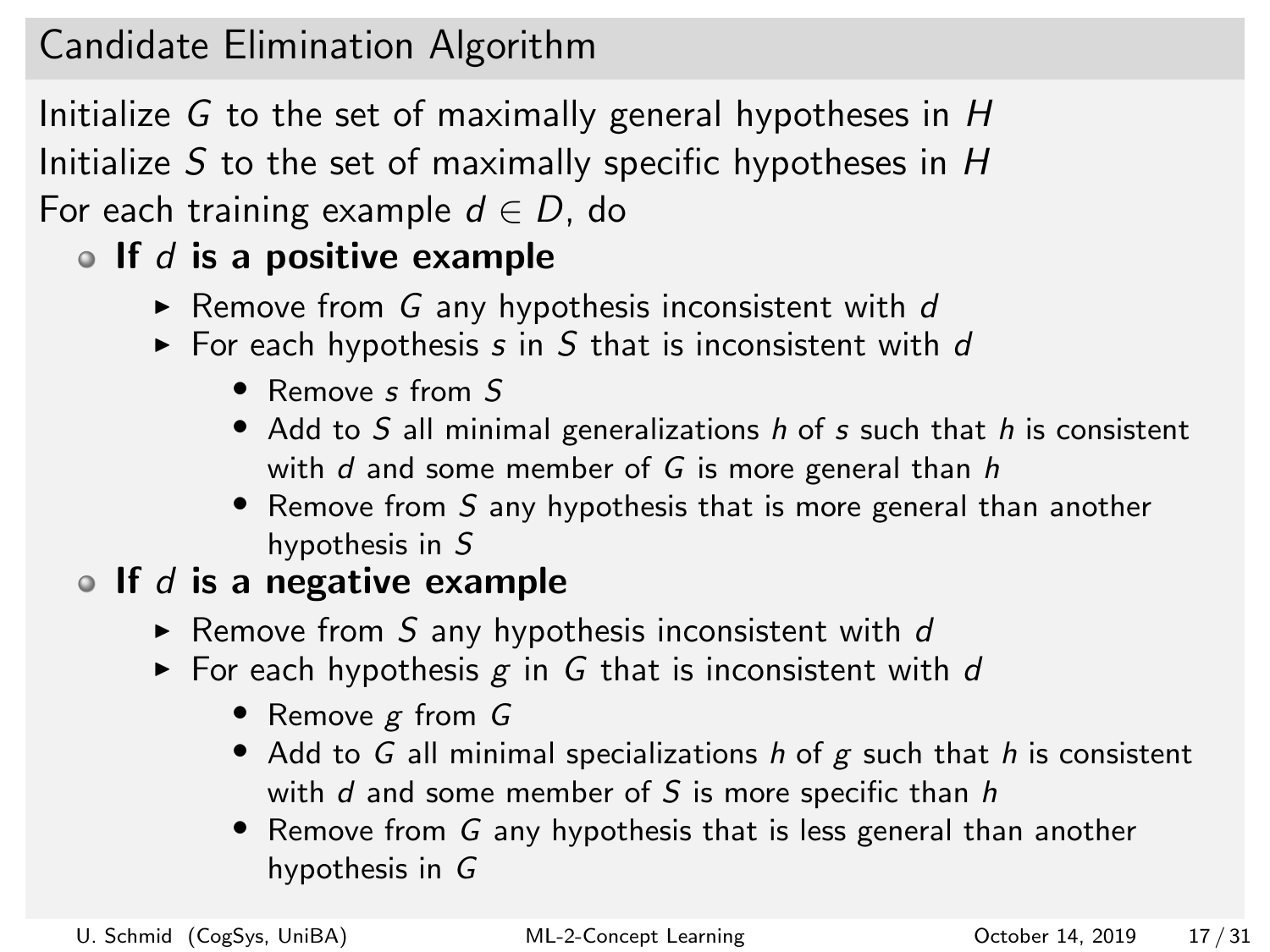- Initialization of the Boundary sets
	- $\triangleright$   $G_0 \leftarrow \{ \langle ?, ? , ? , ? , ? , ? \rangle \}$
	- $\blacktriangleright S_0 \leftarrow \{\langle \emptyset, \emptyset, \emptyset, \emptyset, \emptyset, \emptyset \rangle\}$
- $\bullet$  example 1:  $\langle$ Sunny, Warm, Normal, Strong, Warm, Same $\rangle$

S is overly specific, because it wrongly classifies example 1 as false. So S has to be revised by moving it to the least more general hypothesis that covers example 1 and is still more special than another hypothesis in G .

$$
\Rightarrow S_1 = \{ \langle \text{Sunny}, \text{Warm}, \text{Normal}, \text{Strong}, \text{Warm}, \text{Same} \rangle \}
$$
  

$$
\Rightarrow G_1 = G_0
$$

**e** example 2:  $\langle$  Sunny, Warm, High, Strong, Warm, Same $\rangle$ 

$$
\Rightarrow S_2 = \{ \langle \text{Sunny}, \text{Warm}, ?, \text{Strong}, \text{Warm}, \text{Same} \rangle \}
$$
  

$$
\Rightarrow G_2 = G_1 = G_0
$$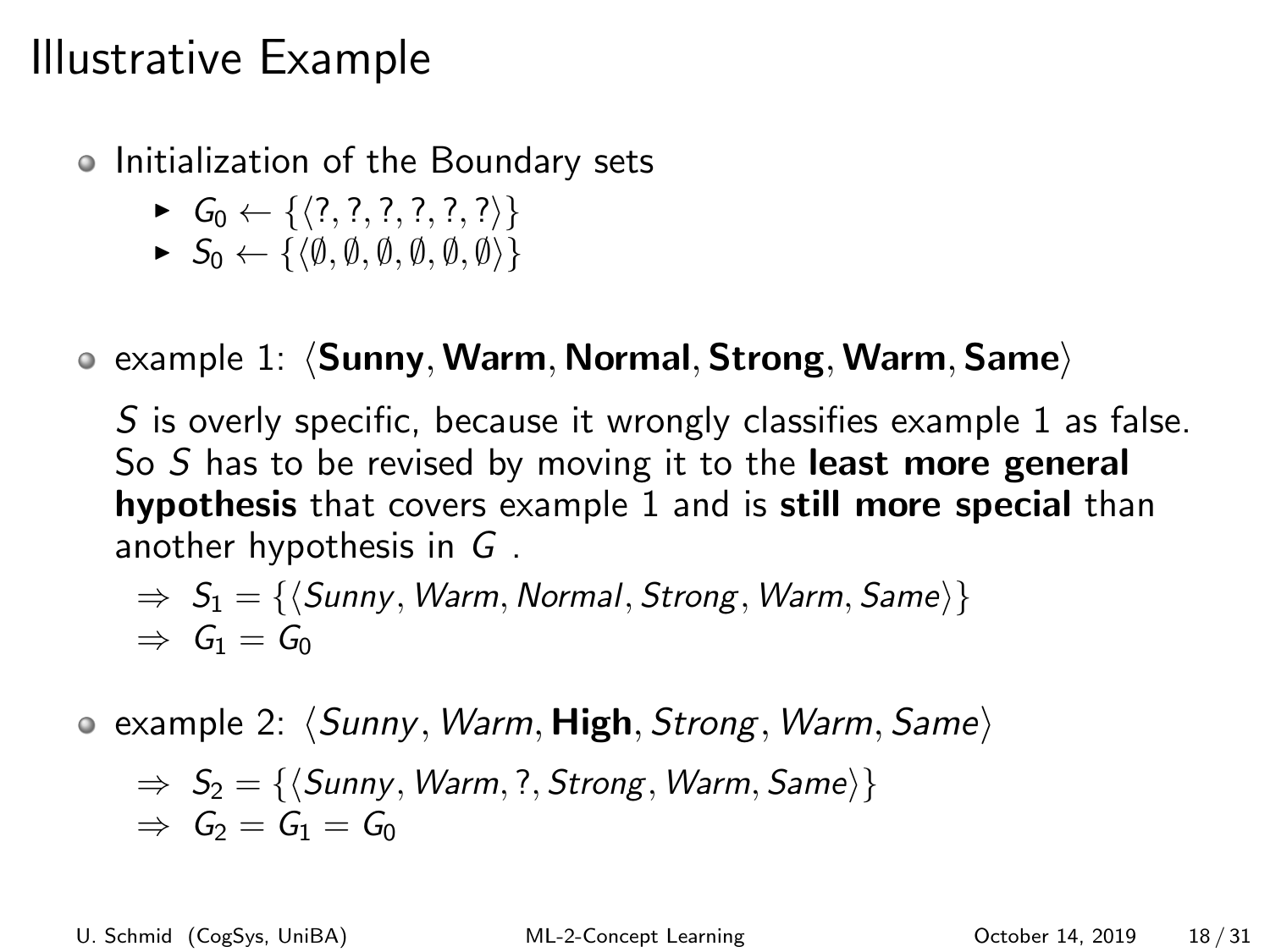

Training Examples:

 $1.\langle$  Sunny, Warm, Normal, Strong, Warm, Same), EnjoySport = Yes 2. (Sunny, Warm, High, Strong, Warm, Same), EnjoySport = Yes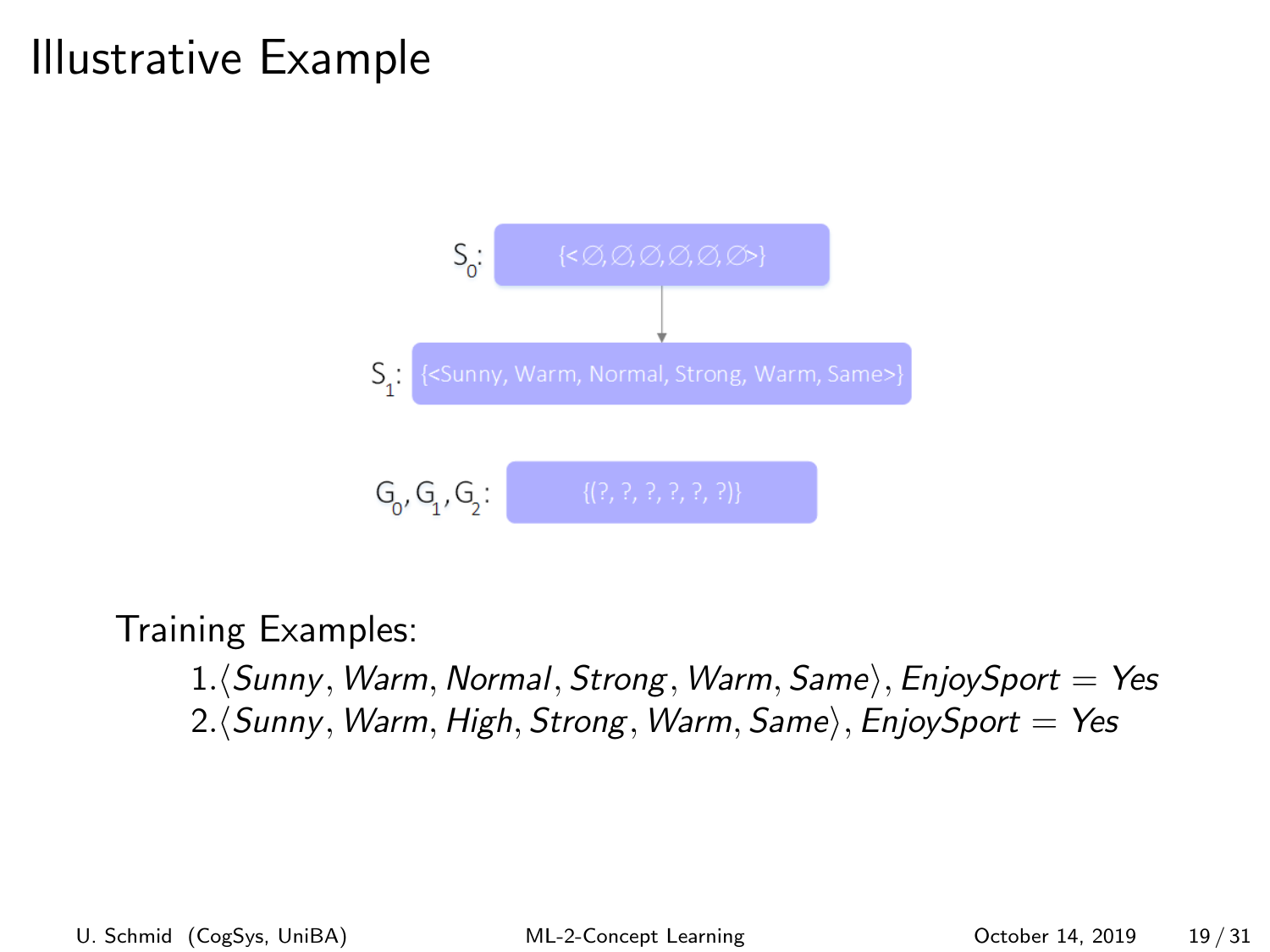#### • example 3:  $\langle$  Rainy, Cold, High, Strong, Warm, Change)

G is overly general, because it wrongly classifies example 3 as true. So G has to be revised by moving it to the least more specific hypotheses that covers example 3 and is still more general than another hypothesis in S.

There are several alternative minimally more specific hypotheses.

$$
\Rightarrow S_3 = S_2
$$
  
\n
$$
\Rightarrow G_3 = \{ \langle \mathit{Sunny}, ?, ?, ?, ? \rangle, \langle ?, \mathit{Warm}, ?, ?, ? \rangle, \langle ?, ?, ?, ?, ?, \mathit{Same} \rangle \}
$$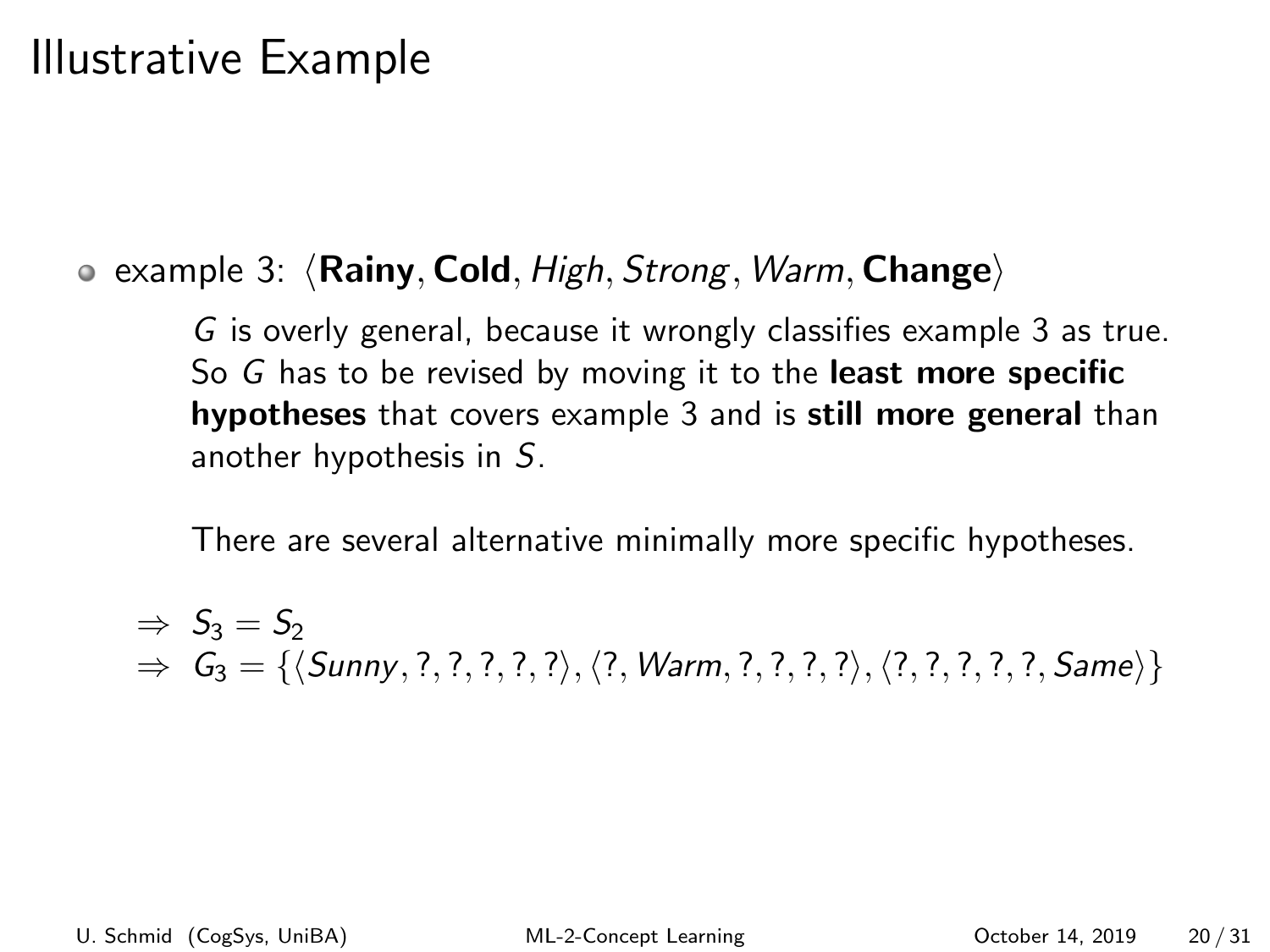



Trainings Examples:

3. (Rainy, Cold, High, Strong, Warm, Change), EnjoySport = No

U. Schmid (CogSys, UniBA) [ML-2-Concept Learning](#page-0-0) October 14, 2019 21 / 31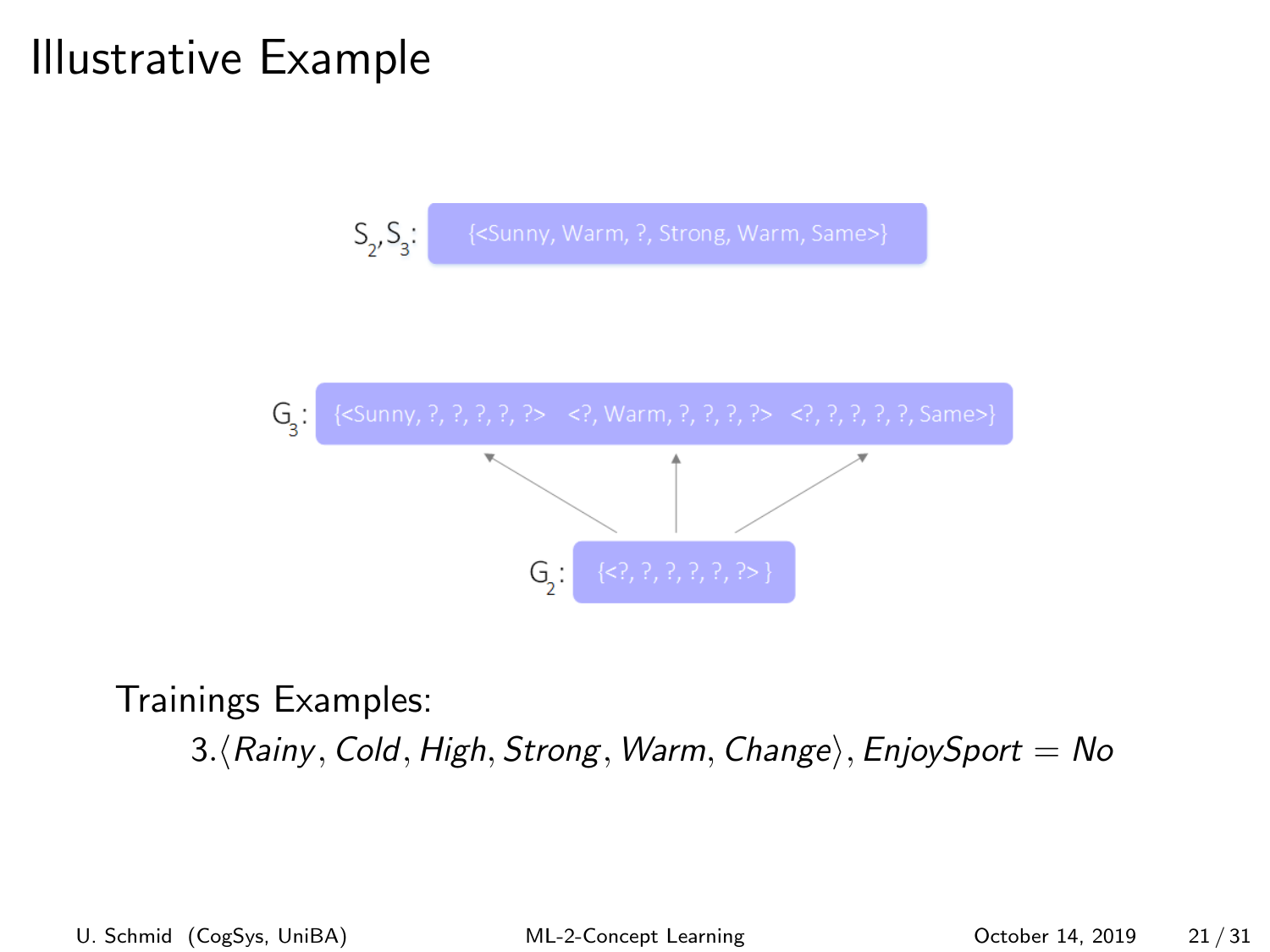• example 4:  $\langle$  Sunny, Warm, High, Strong, Cool, Change)

$$
\Rightarrow S_4 = \{ \langle \mathit{Sunny}, \mathit{Warm}, ?, \mathit{Strong}, ?, ? \rangle \}
$$

$$
\Rightarrow G_4 = \{ \langle \mathit{Sunny}, ?, ?, ?, ? \rangle, \langle ?, \mathit{Warm}, ?, ?, ?, ? \rangle \}
$$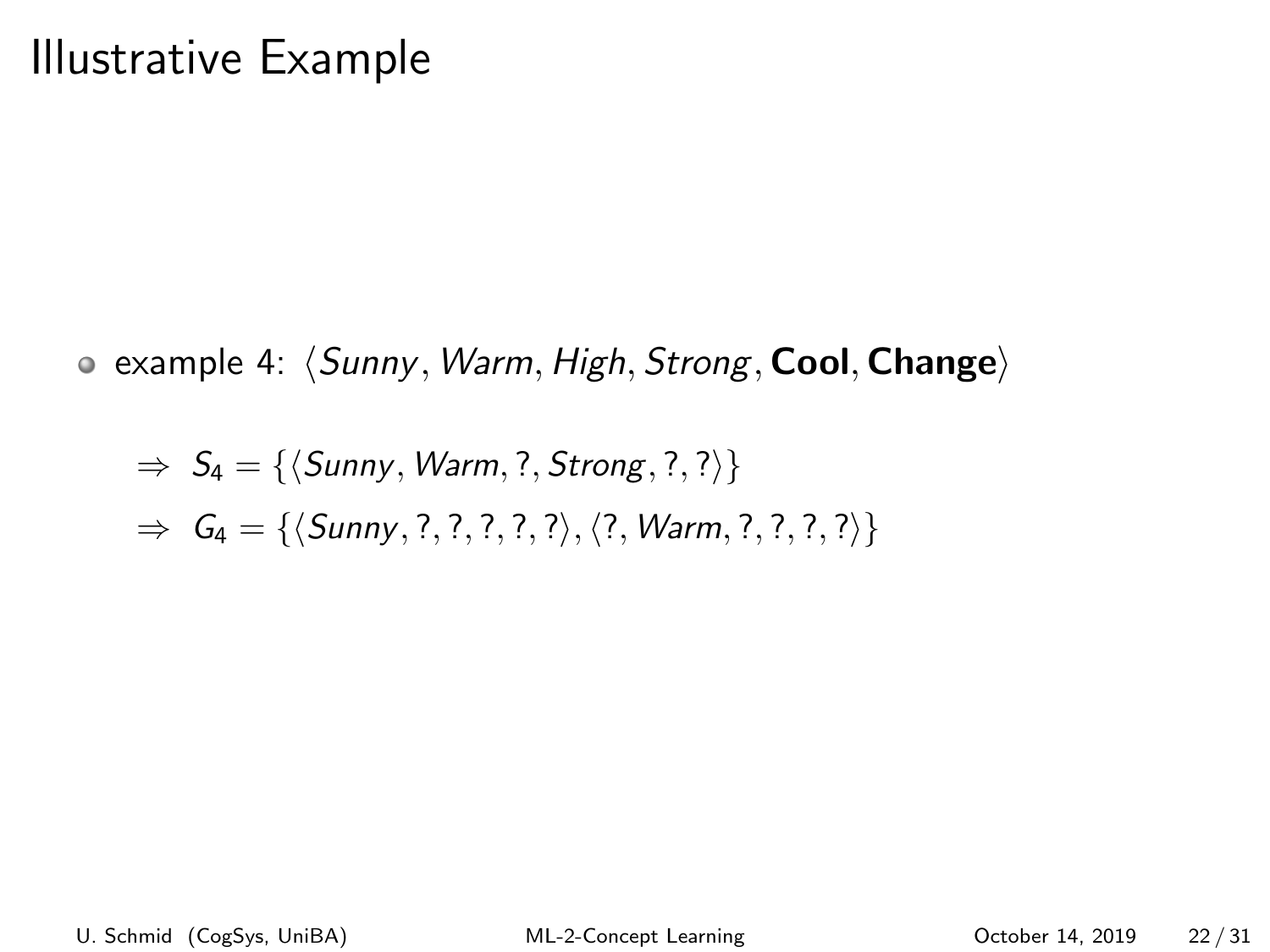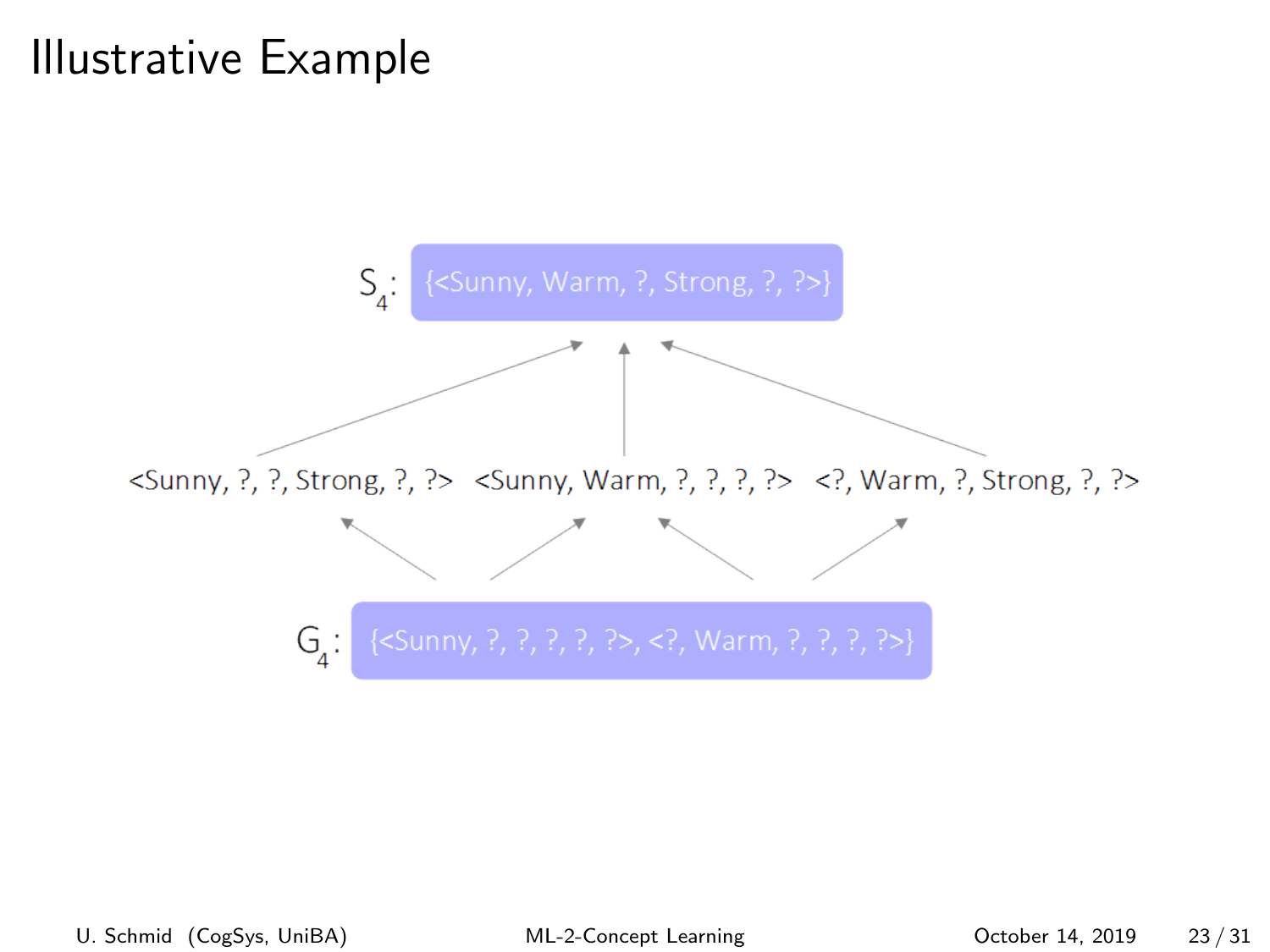### Remarks

- Will the algorithm converge to the correct hypothesis?
	- $\triangleright$  convergence is assured provided there are no errors in D and the H includes the target concept
	- $\triangleright$  G and S contain only the same hypothesis
- How can partially learned concepts be used?
	- $\triangleright$  some unseen examples can be classified unambiguously as if the target concept had been fully learned
		- positive iff it satisfies every member of S
		- negative iff it doesn't satisfy any member of G
	- $\triangleright$  otherwise an instance x is classified by majority (if possible)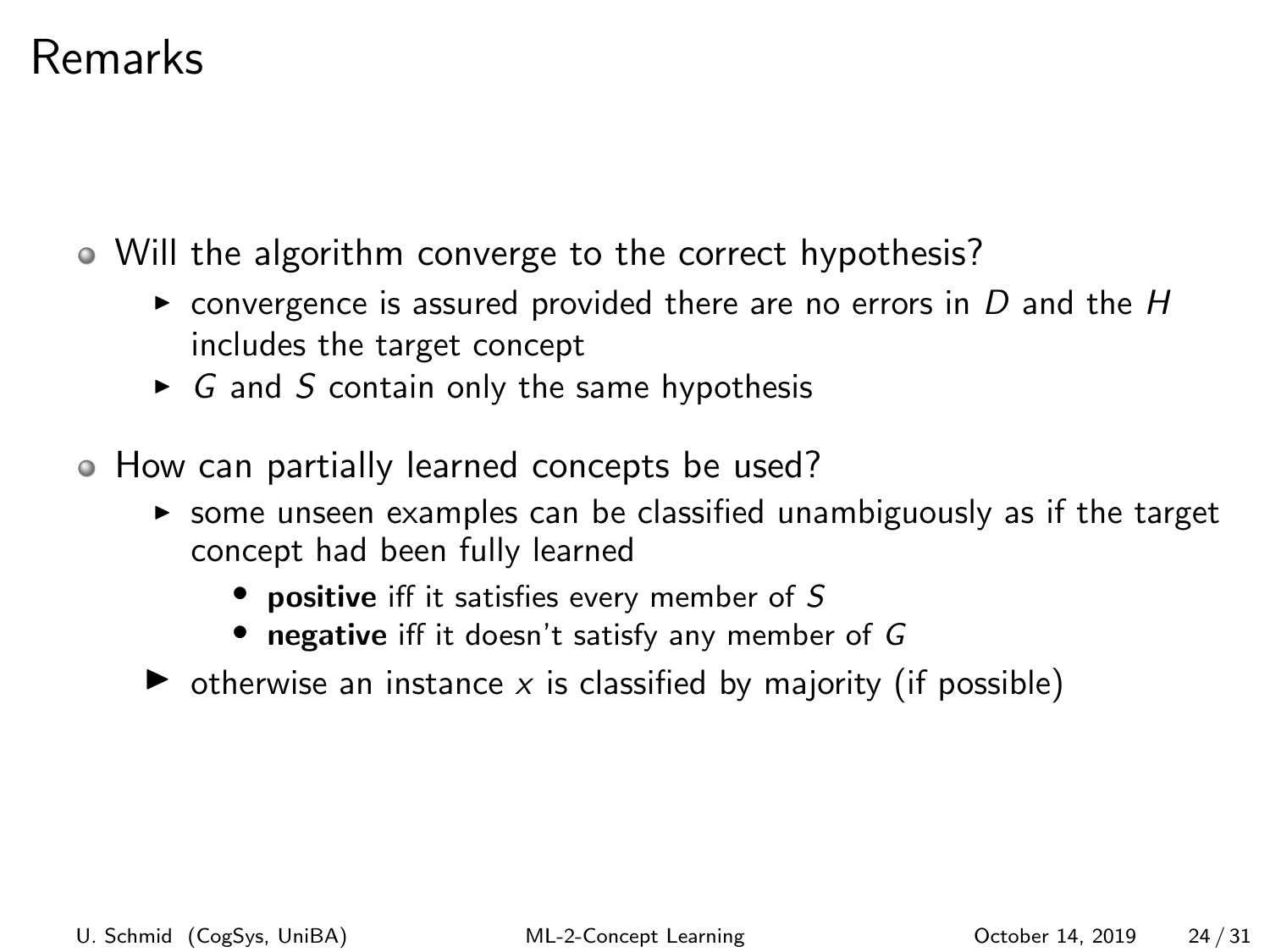### Inductive Bias

- fundamental property of inductive learning
	- $\triangleright$  a learner that makes no a priori assumptions regarding the identity of the target concept has no rational basis for classifying unseen examples
	- $\triangleright$  e.g., learning the **EnjoySport** concept was based on the assumption that the target concept could be represented as a conjunction of attribute values
- inductive bias  $\approx$  policy by which the learner generalizes beyond the observed training data to infer the classification of new instances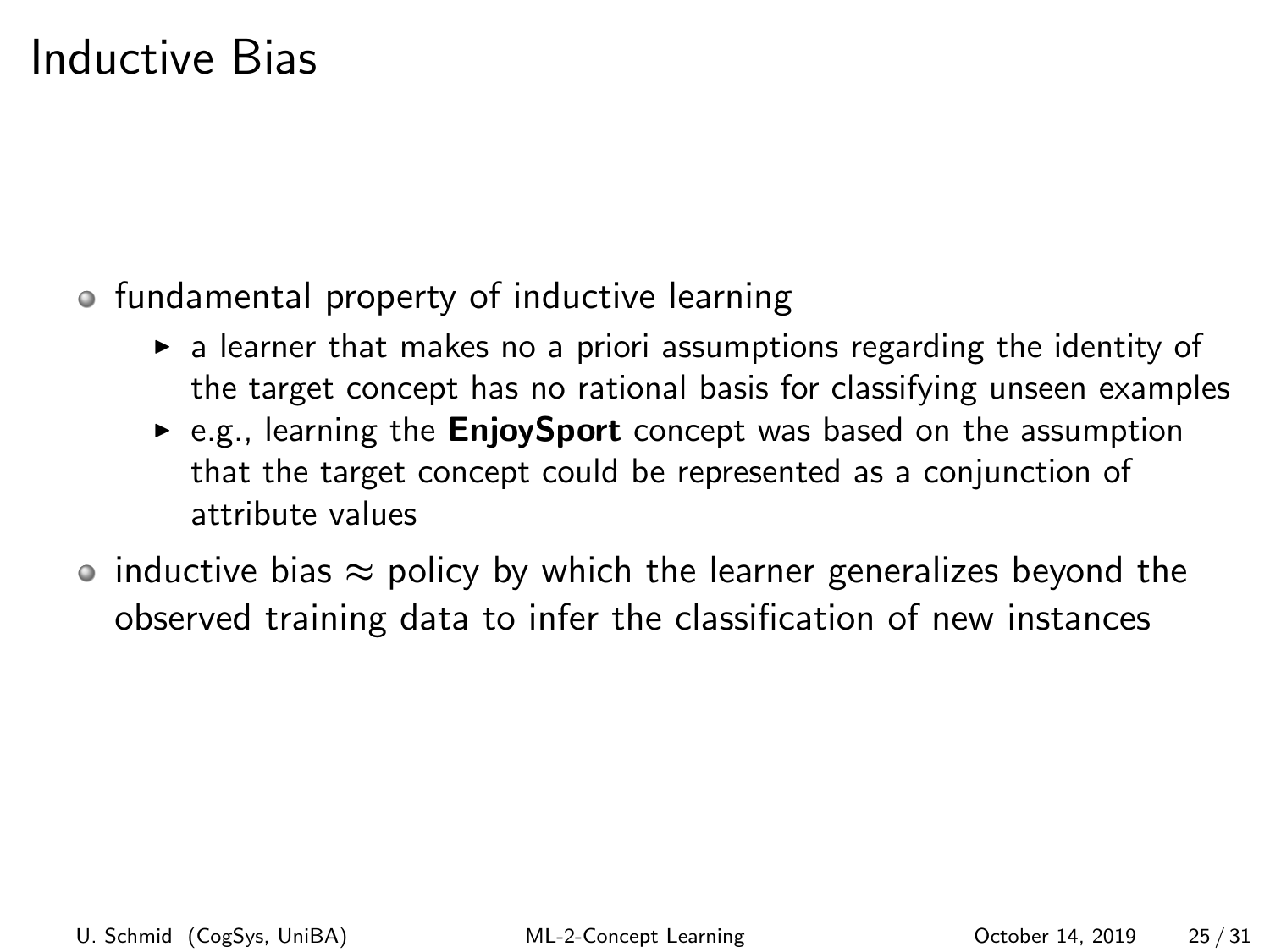### Inductive Bias

 $\bullet$  Consider a concept learning algorithm L for the set of instances X. Let  $c$  be an arbitrary concept defined over  $X$ , and  $D_c = \{ \langle x, c(x) \rangle \}$  an arbitrary set of training examples of c. Let  $L(x_i, D_c)$  denote the classification assigned to the instance  $x_i$  by  $L$ after training on the data  $D<sub>c</sub>$ .

The **inductive bias** of L is any minimal set of assertions  $B$  such that

$$
(\forall x_i \in X)[(B \wedge D_c \wedge x_i) \vdash L(x_i, D_c)]
$$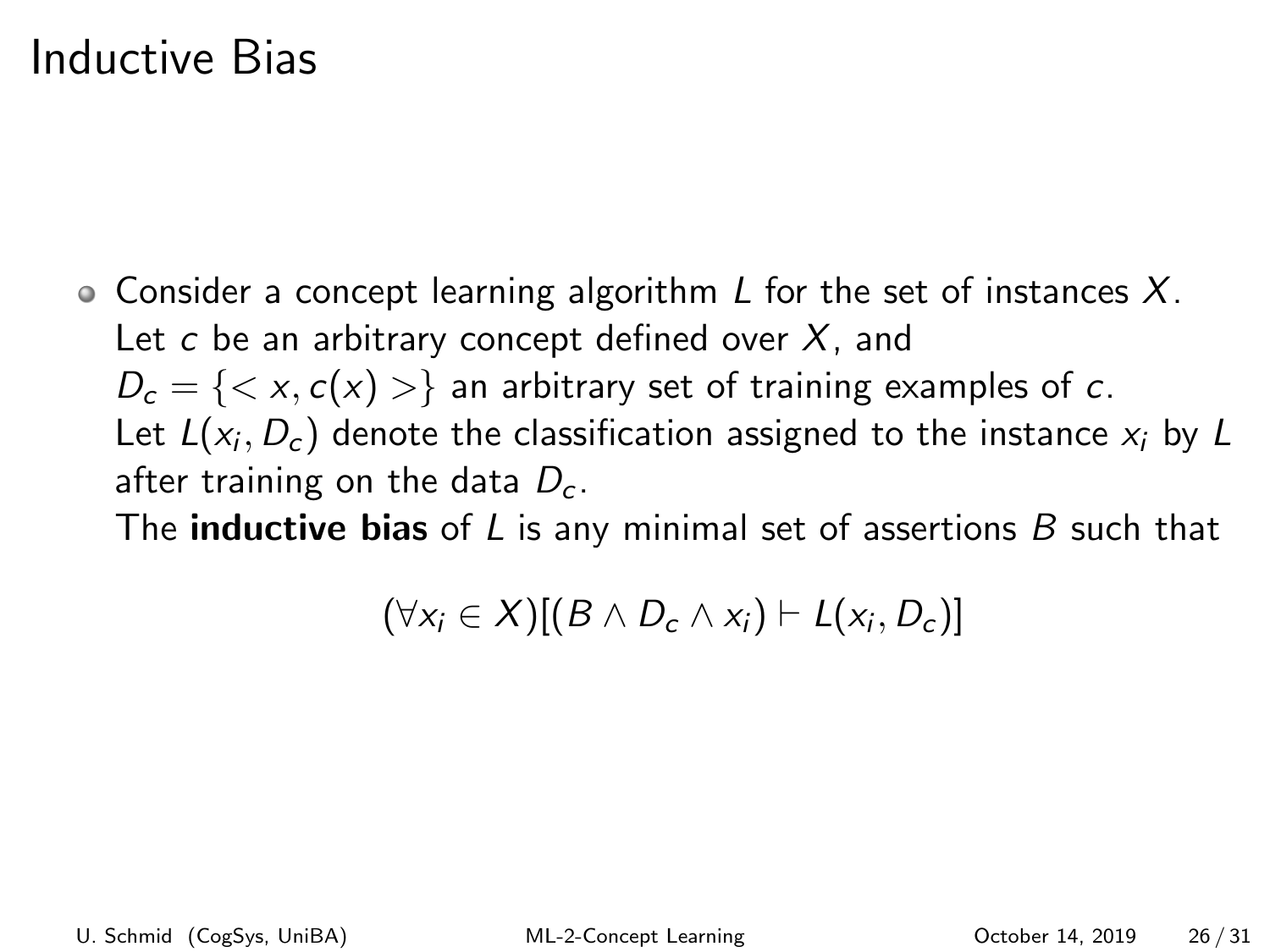### Kinds of Inductive Bias

- Restriction Bias (aka Language Bias)
	- $\triangleright$  entire H is searched by learning algorithm
	- $\triangleright$  hypothesis representation not expressive enough to encompass all possible concepts
	- $\triangleright$  e.g. CANDIDATE-ELIMINATION: for the hypothesis language used in the "enjoy"-example  $H$  only includes conjunctive concepts
- **Preference Bias** (aka Search Bias)
	- $\triangleright$  hypothesis representation encompasses all possible concepts
	- $\blacktriangleright$  learning algorithm does not consider each possible hypothesis
	- $\triangleright$  e.g. use of heuristics, greedy strategies
- $\Rightarrow$  Preference Bias more desirable, because it assures

$$
(\exists h \in H)[(\forall x \in X)[h(x) = c(x)]]
$$

U. Schmid (CogSys, UniBA) [ML-2-Concept Learning](#page-0-0) October 14, 2019 27 / 31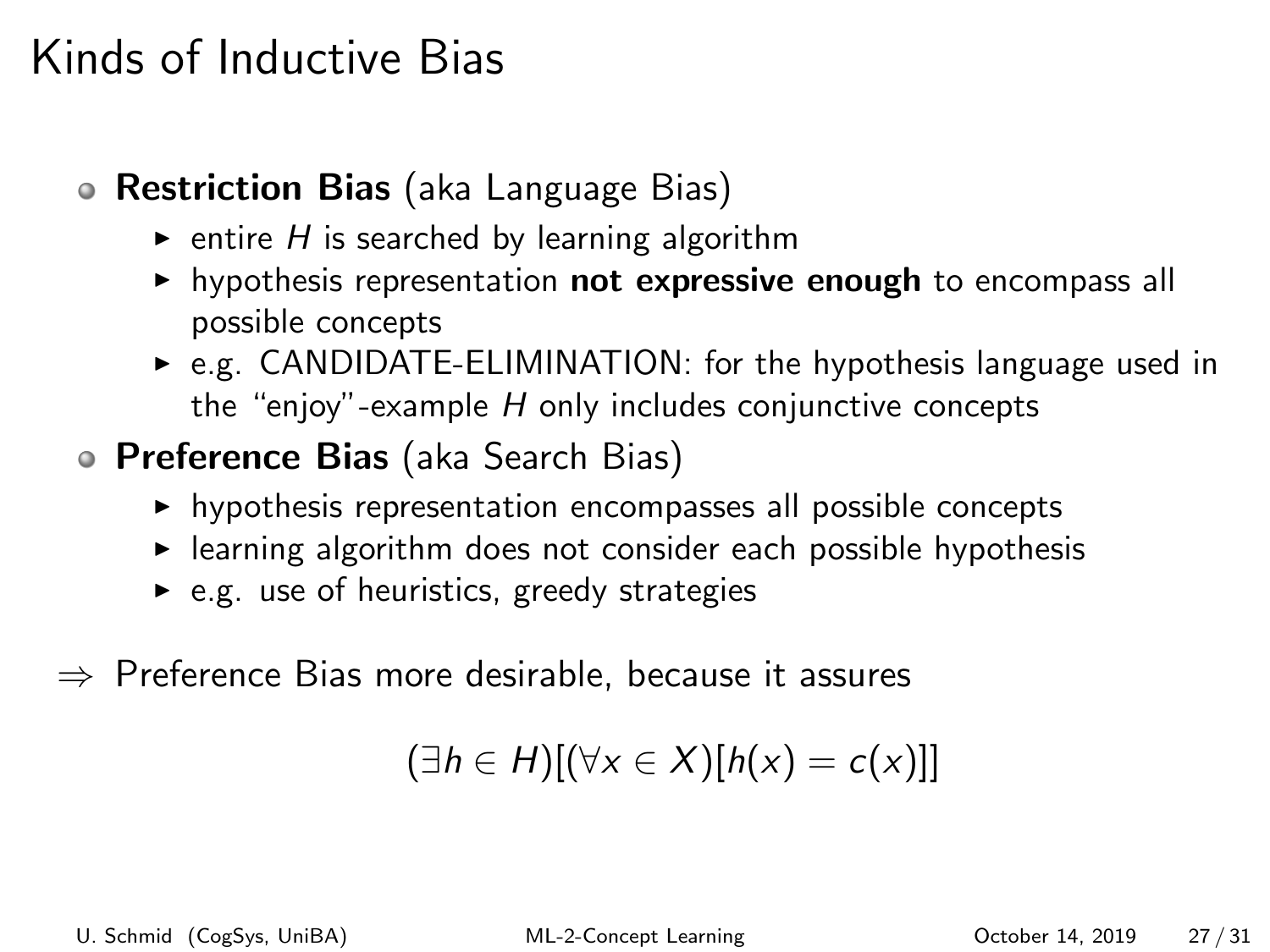### An Unbiased Learner

- an unbiased  $H = 2^{|X|}$  would contain every teachable function
- $\bullet$  for such a H.
	- $\triangleright$  G would always contain the negation of the disjunction of observed negative examples
	- $\triangleright$  S would always contain the disjunction of the observed positive examples
- hence, only observed examples will be classified correctly
- $\Rightarrow$  in order to converge to a single target concept, every  $x \in X$  has to be in D
- $\Rightarrow$  the learning algorithm is unable to generalize beyond observed training data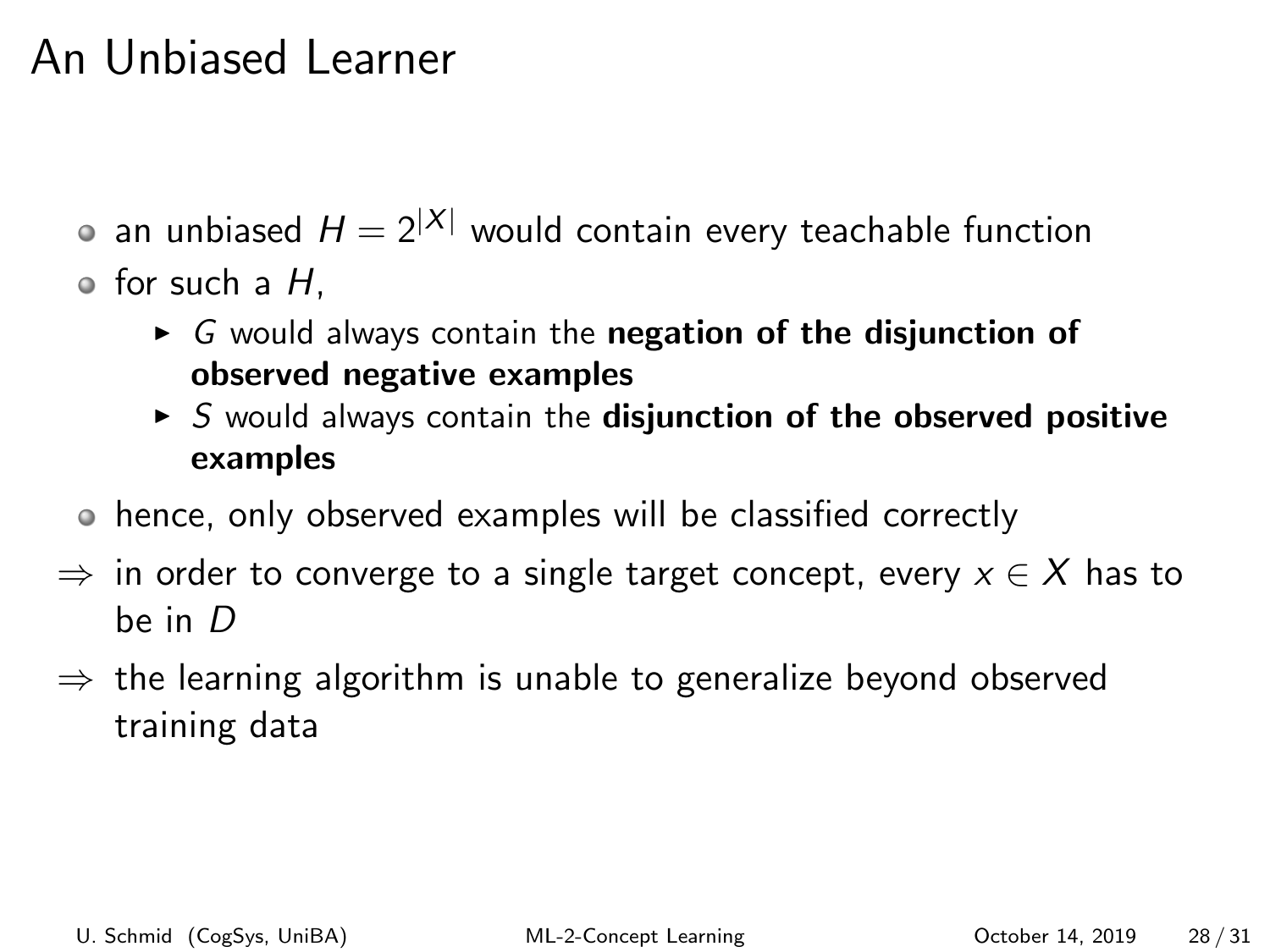## Inductive System vs. Theorem Prover

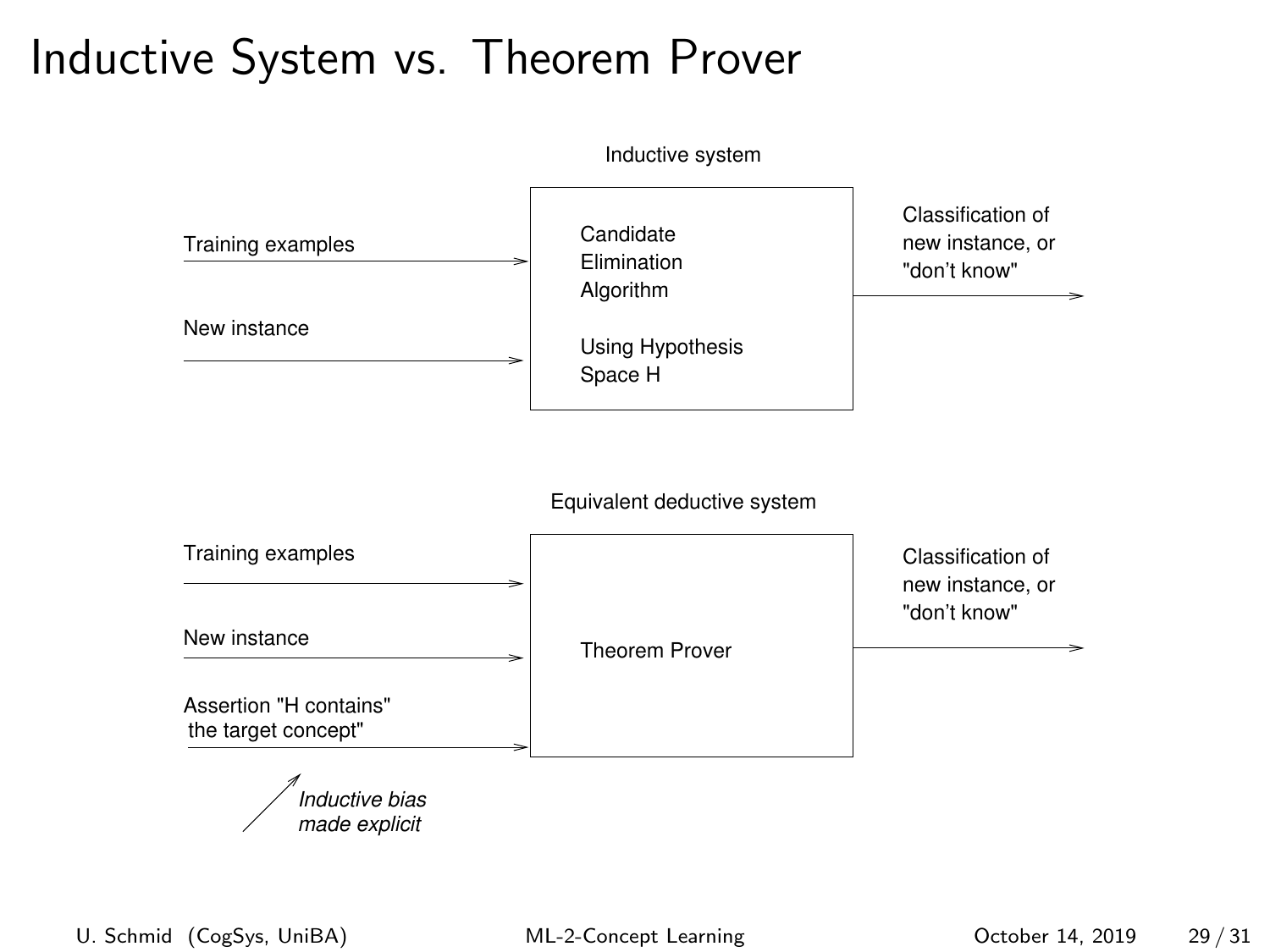# Summary

- Concept learning is defined as learning a boolean-valued function from training examples.
- For some hypothesis spaces, hypotheses can be ordered by generality. This allows for efficient representation as version spaces.
- The candidate-elimination algorithm exploits the general to specific ordering of hypotheses in version space.
- There is no bias-free learning.
- The hypothesis language defines a restriction bias (maybe some problems cannot be represented and therefore not learned).
- The search-strategy defines a preference bias (the "correct" hypothesis might be found, if the search strategy is "suitable").
- If the inductive bias of a learner were represented explicitely, induction could be posed as a deduction problem: deriving a classification of a new example from bias and training examples.